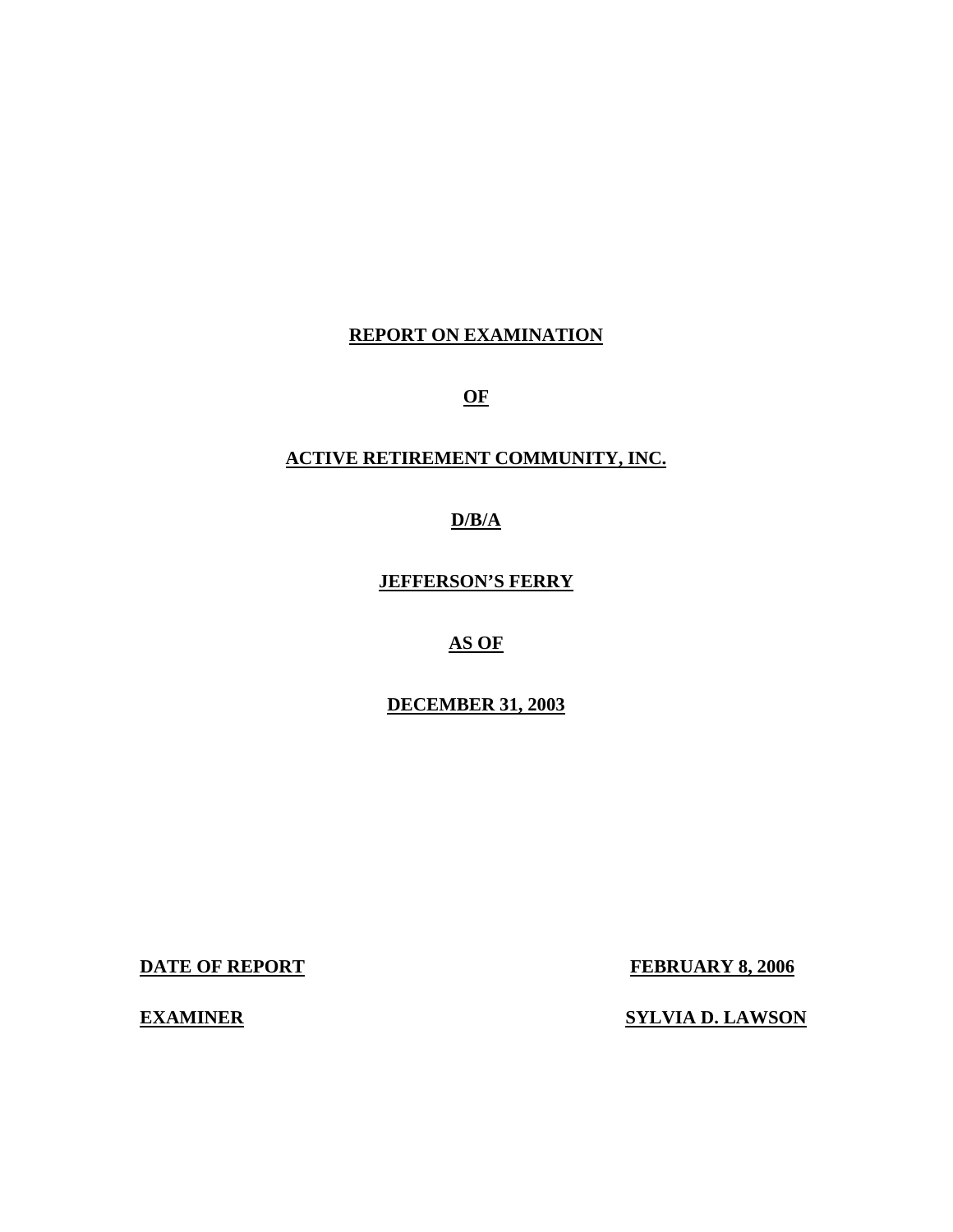## **TABLE OF CONTENTS**

## **ITEM NO.**

## **PAGE NO.**

| 1. Scope of examination                            | 3  |
|----------------------------------------------------|----|
| 2. Description of Community                        | 4  |
| A. Management                                      | 8  |
| B. Conflict of interest                            | 12 |
| C. Holding company system                          | 13 |
| D. Occupancy rates                                 | 14 |
| <b>Record Retention</b><br>Е.                      | 15 |
| F. Accounts and records                            | 16 |
| 3. Financial statements                            | 20 |
| A. Balance sheet                                   | 20 |
| Statement of revenue, expenses and net worth<br>B. | 21 |
| 4. Conclusion                                      | 22 |
| 5. Summary of comments and recommendations         | 23 |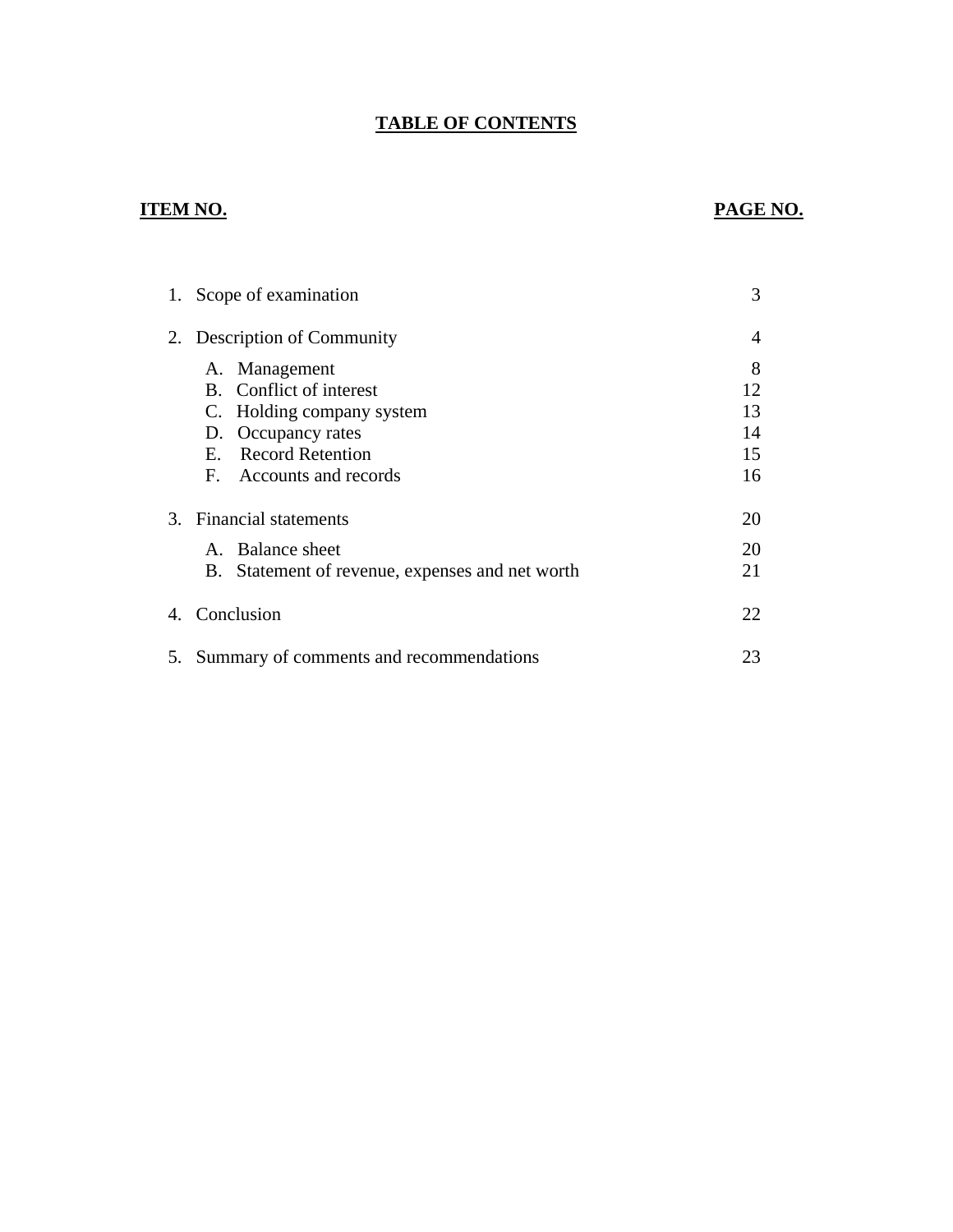

STATE OF NEW YORK INSURANCE DEPARTMENT 25 BEAVER STREET NEW YORK, NEW YORK 10004

 George E. Pataki Governor

 Howard Mills Superintendent

February 8, 2006

Honorable Howard Mills Superintendent of Insurance Albany, New York 12257

Sir:

Pursuant to the provisions of the New York Insurance Law and the New York Public Health Law and acting in accordance with the instructions contained in Appointment Number 22144, dated February 3, 2004, annexed hereto, I have made an examination as of December 31, 2003, into the condition and affairs of Active Retirement Community, Inc. (D/B/A Jefferson's Ferry), a not-for-profit continuing care retirement community licensed pursuant to the provisions of Article 46 of the Public Health Law, and submit the following report thereon.

Wherever the designation "the Community" appears herein, without qualification, it should be understood to indicate Jefferson's Ferry.

The examination was conducted at the office of the Community at One Jefferson Ferry Drive, South Setauket, NY 11720.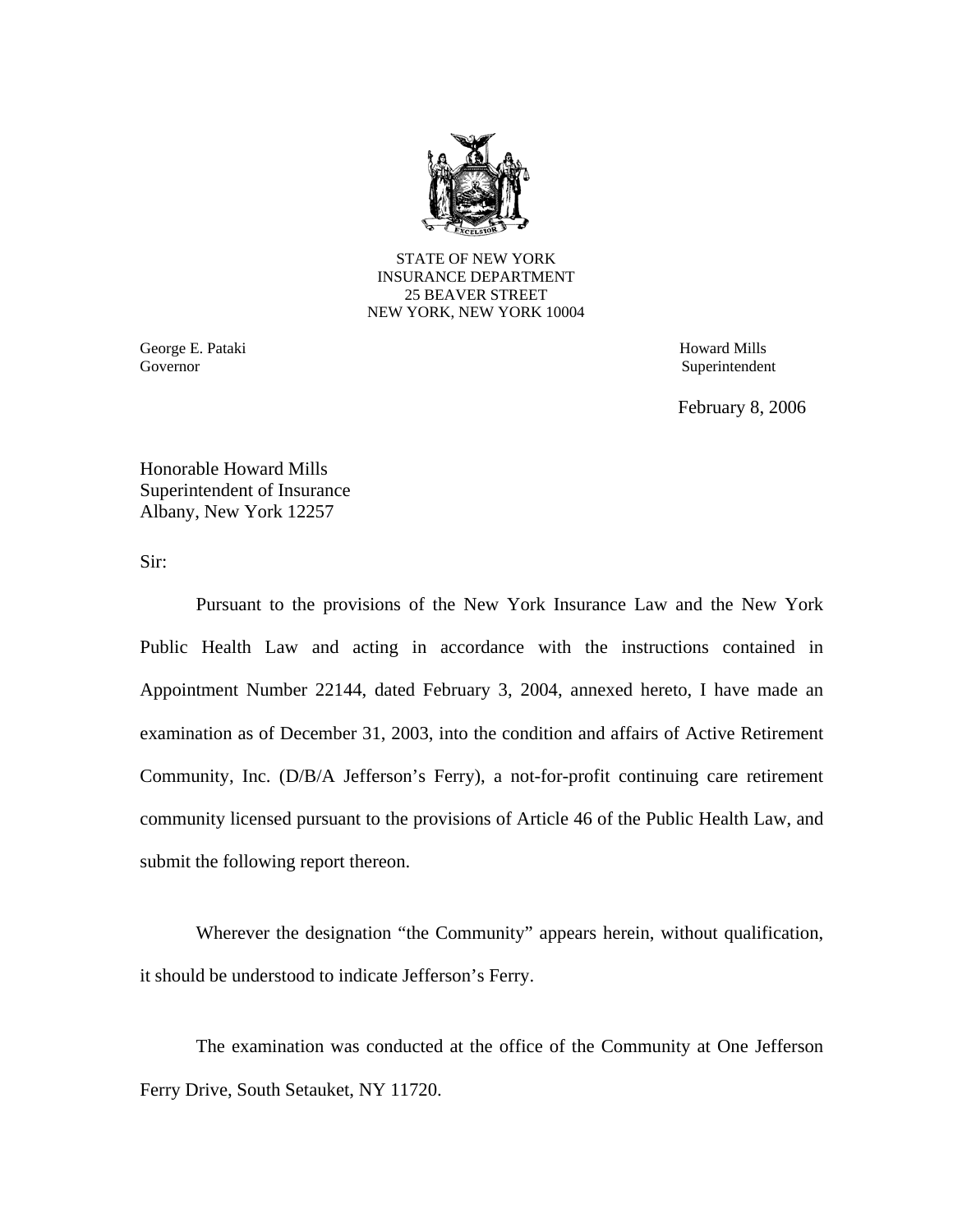requirements, was impaired in the amount of \$20,230,000. As of December 31, 2003, the Community's required actuarial surplus, as determined using generally accepted actuarial standards and applying statutory

The Community is currently operating under a Plan of Restoration ("Plan") that was accepted by the New York Insurance Department on May 19, 2004. The Plan of Restoration relies on increasing the entrance and monthly fees over a period of time and controlling the annual increase in operating expenses. The projected date for the removal of the impairment under the Plan is calendar year 2011.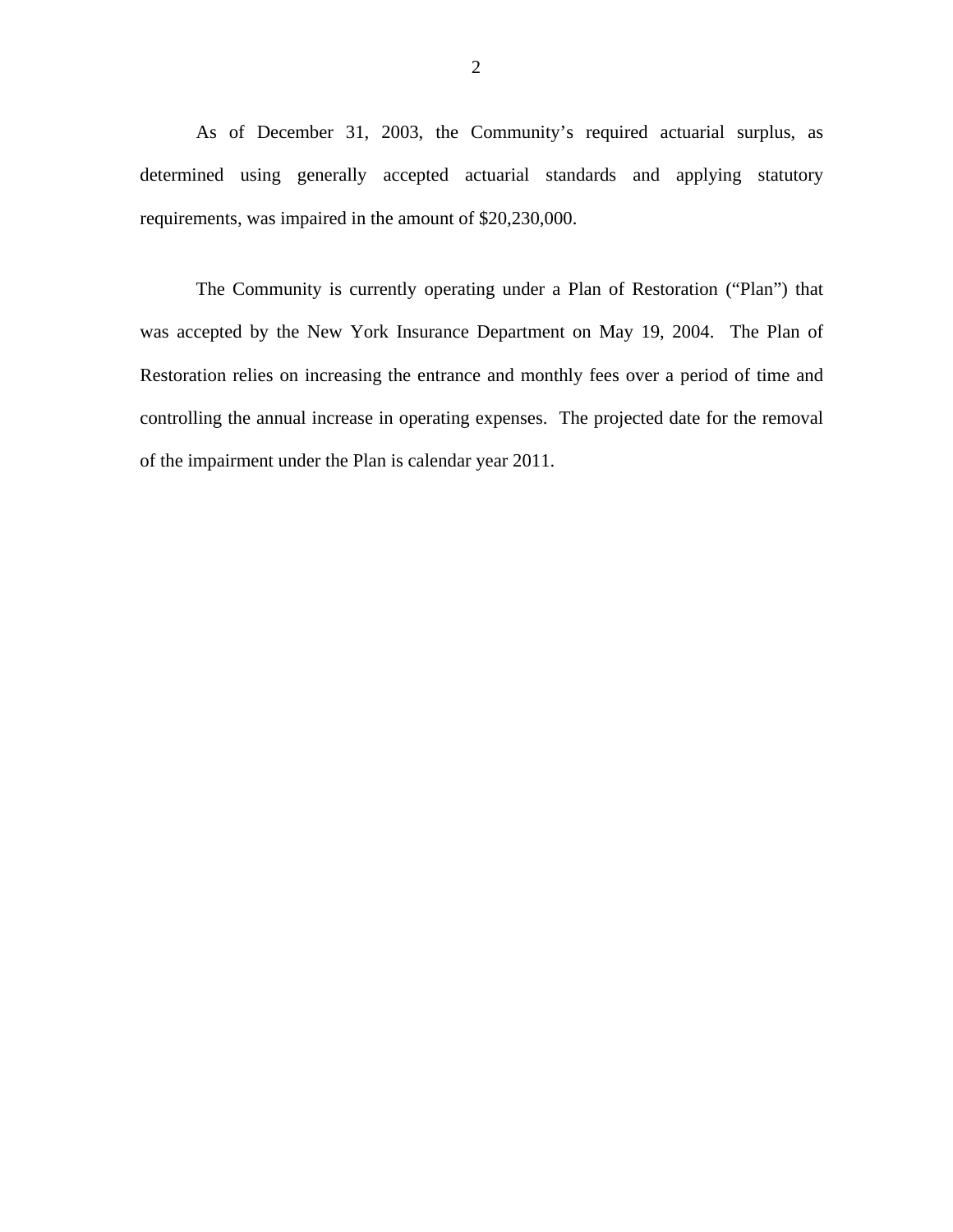#### 1. **SCOPE OF EXAMINATION**

<span id="page-4-0"></span>The Community is a New York not-for-profit organization which opened in May 2001 as Long Island's first continuing care retirement community. This examination covered the three-year period from its inception through December 31, 2003. Transactions occurring subsequent to this period were reviewed where deemed appropriate by the examiner.

The examination comprised a verification of assets and liabilities as of December 31, 2003 in accordance with Generally Accepted Accounting Principles (GAAP), as modified by the Department pursuant to Insurance Department Regulation 140 {11 NYCRR 350}, a review of income and disbursements deemed necessary to accomplish such verification, and utilized, to the extent considered appropriate, work performed by the Community's independent certified public accountants. A review was also made of the following items:

> Community documents Growth of the Community Financial documents Board of directors

This report on examination is confined to financial statements and comments on those matters which involve departures from laws, regulations or rules, or which are deemed to require explanation or description.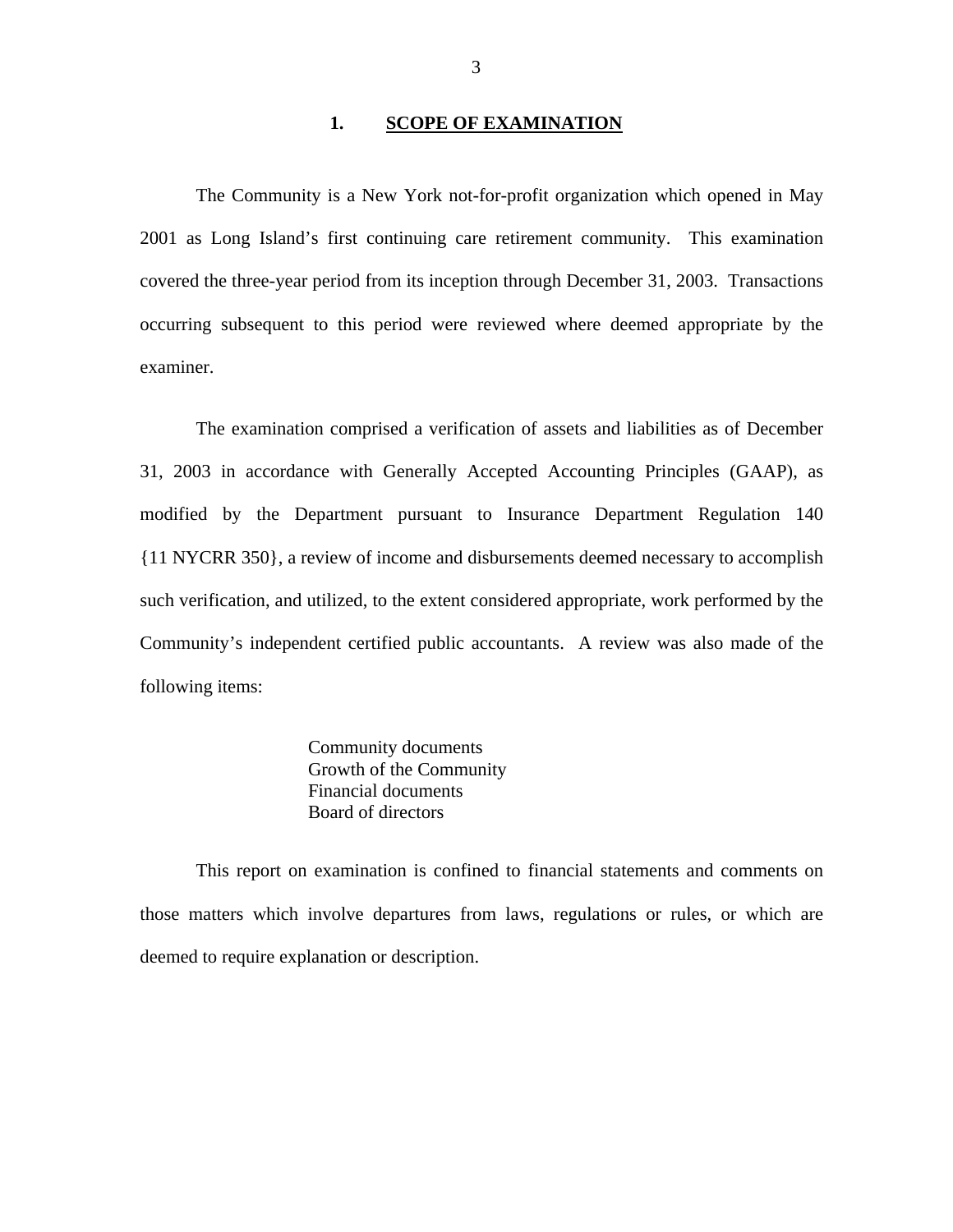#### **2. DESCRIPTION OF COMMUNITY**

<span id="page-5-0"></span>Jefferson's Ferry is a continuing care retirement community as defined under Article 46 of the New York State Public Health Law, and has received a Certificate of Authority from the New York State Continuing Care Retirement Community Council.

The Community is a New York not-for-profit organization which opened in May 2001 as Long Island's first continuing care retirement community. The Community's independent living section consists of 220 apartments and 28 cottages. Its health center has 60 private studio and one-bedroom apartments. There is also a skilled nursing facility with 40 private rooms, plus 20 private skilled nursing rooms in a secured dementia area.

The Community operates as a tax-exempt organization under Section  $501(c)(3)$  of the Internal Revenue Code.

In exchange for an entrance fee and monthly maintenance charges, the Community provides lifetime residence and varying benefits for nursing care. The amount of the entrance fee and monthly maintenance charges are dependent upon the size of the residence being occupied.

The following is a description of the two different Contract options available to residents:

4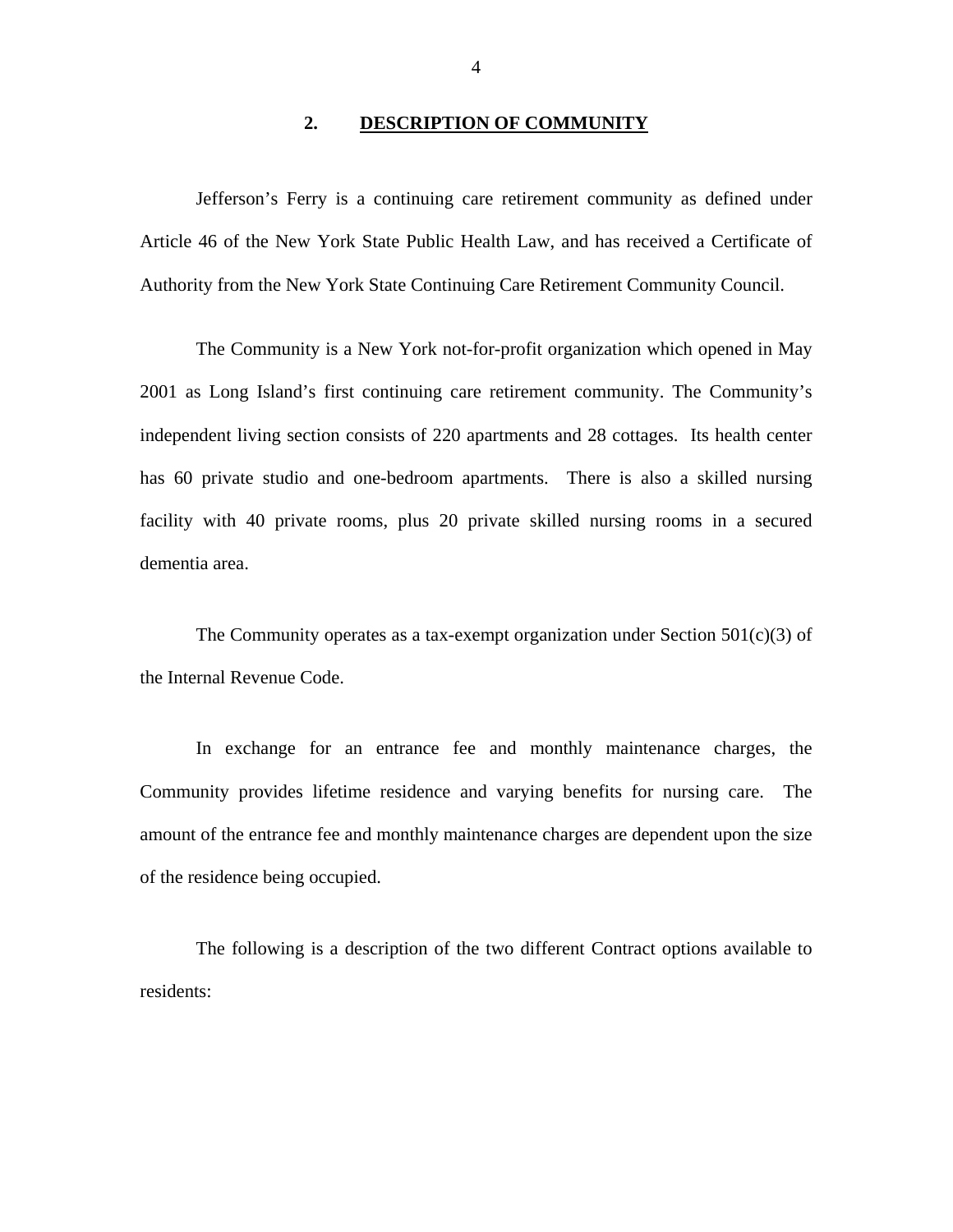This Contract provides for a refund of the first person's entrance fee paid by the resident, without interest, less a four percent (4%) administrative fee and less two percent (2%) for each month that the resident occupied the living accommodation or a bed in the enriched housing or nursing care portion of the health center, less (i) any costs incurred by the Community at the specific request of the resident as set forth in an addendum to the agreement to the extent that those costs were not paid by the resident and (ii) any unpaid monthly service fees, and other charges as set forth on the monthly service fee statement and damage to the living accommodation. The Community will pay a refund of the second person's entrance fee paid by the resident, without interest, less a four percent (4%) administrative fee and less two percent (2%) for each month that the resident occupied the living accommodation or a bed in the enriched housing or nursing care portion of the health center. Payment of a refund is made within thirty (30) days after a new resident pays the applicable entrance fee for the living unit, but in no event more than one year after the resident terminates residency. When two residents contractually share a living accommodation, any refund of the entrance fee will only be paid at termination of the Contract.

## **90% Refundable Option First Person Entry Fee; Non Refundable Second Person Entry Fee**

This Contract provides for a refund of the first person's entrance fee paid by the resident, without interest, less a four percent (4%) administrative fee and less two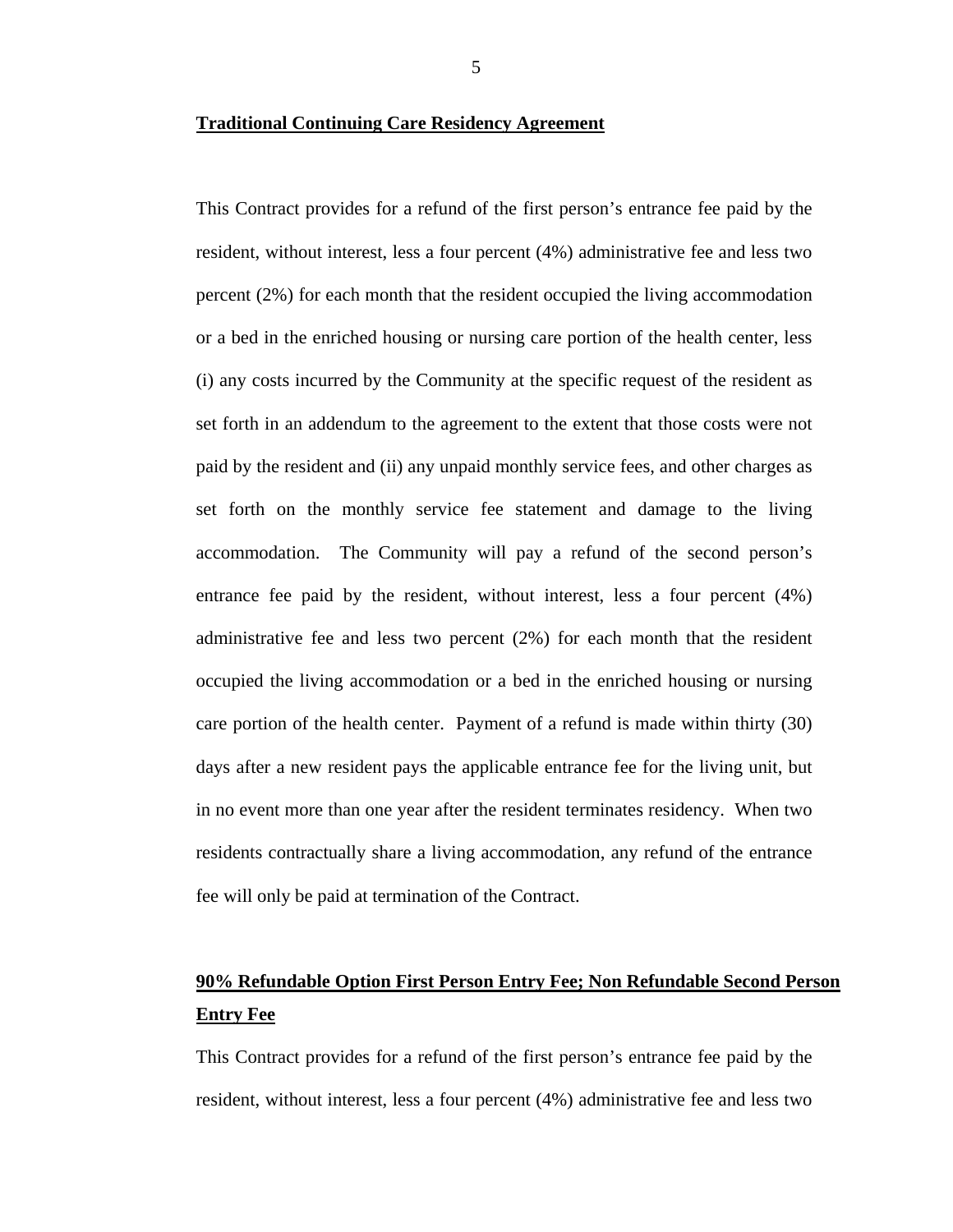percent (2%) for each month that the resident occupied the living accommodation or a bed in the enriched housing or nursing care portion of the health center, with the added provision that the refund shall not be less than 90% of the first person entrance fee; except if (i) any costs incurred by the Community at the specific request of the resident as set forth in an addendum to their agreement to the extent that those costs were not paid by the resident and (ii) any unpaid monthly service fees, and other charges as set forth on the monthly service fee statement, and damage to the living accommodation. The Community will pay a refund of the second person's entrance fee paid by the resident, without interest, less a four percent (4%) administrative fee and less two percent (2%) for each month the resident occupied the living accommodation or a bed in the enriched housing or nursing care portion of the health center. Payment of a refund is made within thirty (30) days after a new resident pays the applicable entrance fee for the living unit, but in no event more than one year after the resident terminates residency. When two residents contractually share a living accommodation, any refund of the entrance fee will only be paid at termination of the Contract.

Upon review of the aforementioned Contracts, it was noted that the Community was not in compliance with Paragraph 15 of Section 4608 of the New York State Public Health Law, which states:

> "*A statement that any amendment to the contract and any change in fees or charges, other than those within the guidelines of an approved rating system, must be approved by the superintendent of insurance."*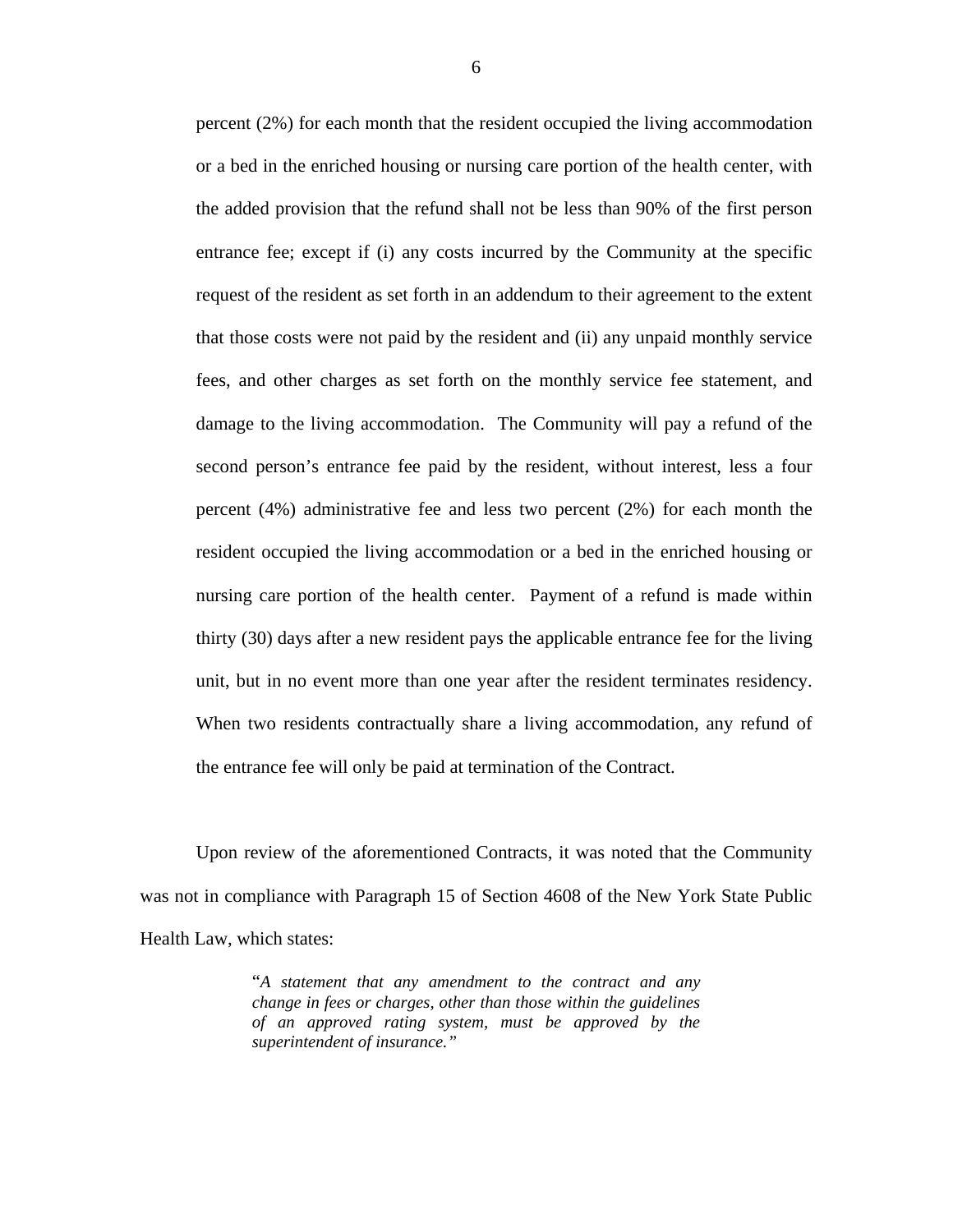The Contracts state that fees will be adjusted in accordance with the methodology approved by the Superintendent of Insurance; however, the Contracts do not make mention of the Superintendent's approval regarding amendments to the Contracts, or regarding the changes of any other charges. The above cited paragraph applies to all changes and amendments, not just fee changes.

It is recommended that the Community revises its Contracts to comply with the requirements of paragraph fifteen (15) of Section 4608 of the New York Public Health Law.

Section 4606 of the New York Public Health Law states in part:

"Initial disclosure statement. Prior to the execution of a contract, or before the transfer of any money, other than a refundable priority reservation fee or non-refundable priority reservation agreement application fee, to an operator by or on behalf of a prospective resident, whichever occurs first, the operator shall deliver to the person with whom the contract is to be entered into or the person's legal representative the most recent annual statement as required by section forty-six hundred seven of this article, and an initial disclosure statement which contains the following:

(5) If the facility is to be operated by a manager:

a. the identities of any other facilities managed by said individual or entity and a copy of the agreement currently in effect or to be entered into between the provider and the manager for the operation of the facility;

(12) A statement indicating that community residents who are enrolled in a health maintenance organization may have nursing facility benefits available under both the health maintenance organization subscriber contract and the continuing care retirement contract. Such statement shall also indicate that if the health maintenance organization and the community cannot reach an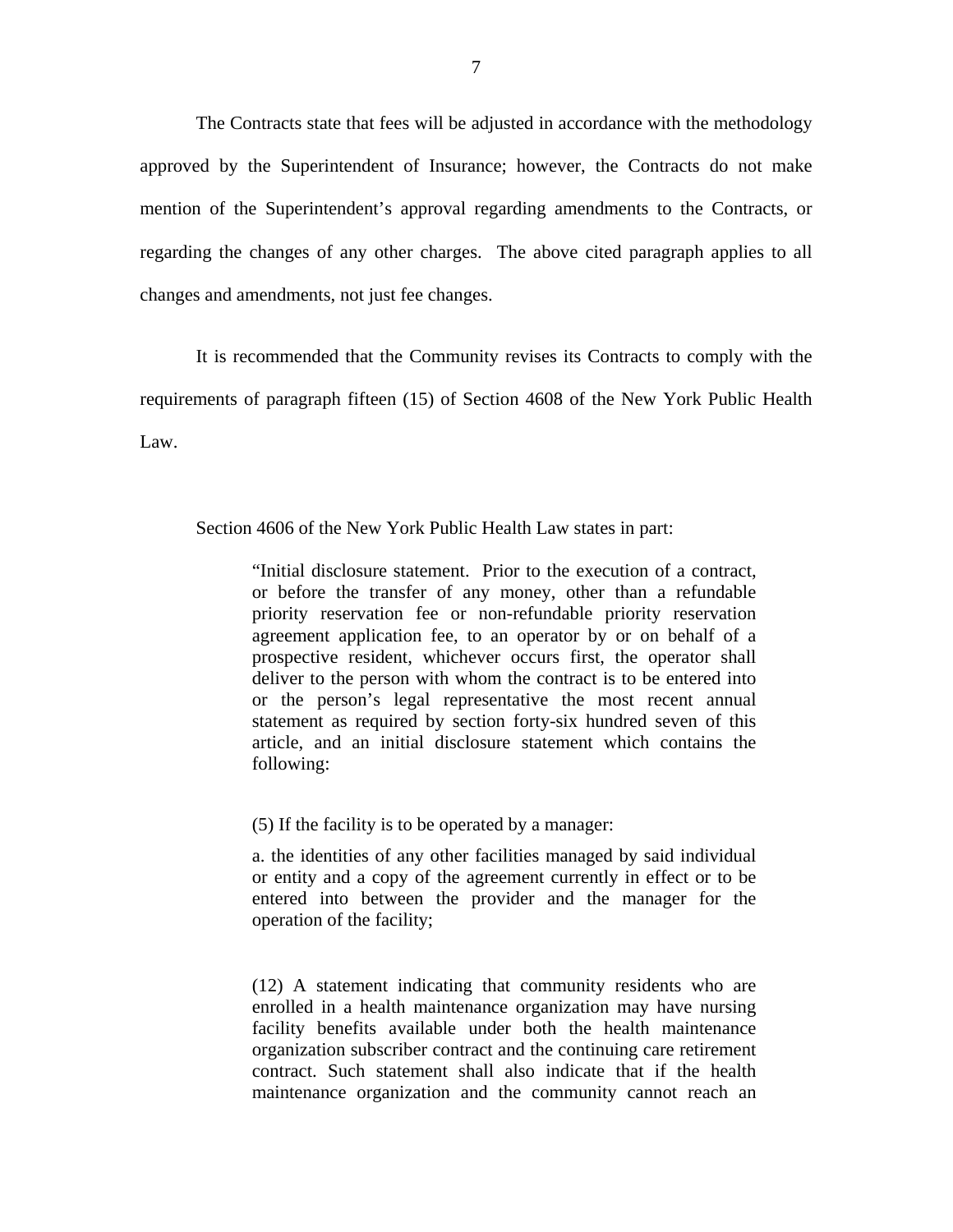<span id="page-9-0"></span>agreement on appropriate financial arrangements, then the resident may have to be admitted to a facility approved by the health maintenance organization in order to receive their Medicare benefit for nursing facility services under the health maintenance organization subscriber contract.

(14) In accordance with regulations promulgated by the council, the operator shall prepare a standard information sheet for each approved continuing care requirement community, which must be approved by the Department of Health, distributed with the community's marketing materials and attached to the initial disclosure statement prepared in accordance with this section."

It should be noted that the Community maintains that the requirements of paragraphs five (5) and fourteen (14) are provided as inserts to their Disclosure Statement Book, but that the required wording of paragraph twelve (12) is excluded. The Community stated that it has plans to rewrite its entire Disclosure Statement Book.

It is recommended that the Community complies with Section 4606 of the New York Public Health Law, and include the wording of paragraph twelve (12) in its initial Disclosure Statement.

#### Management

A. <u>Management</u><br>Pursuant to the Community's charter and by-laws, management of the Community is to be vested in a board of directors consisting of not less than six (6) nor more than twelve (12) directors. As of the examination date, the board of directors was comprised of six members. The directors as of December 31, 2003 were as follows: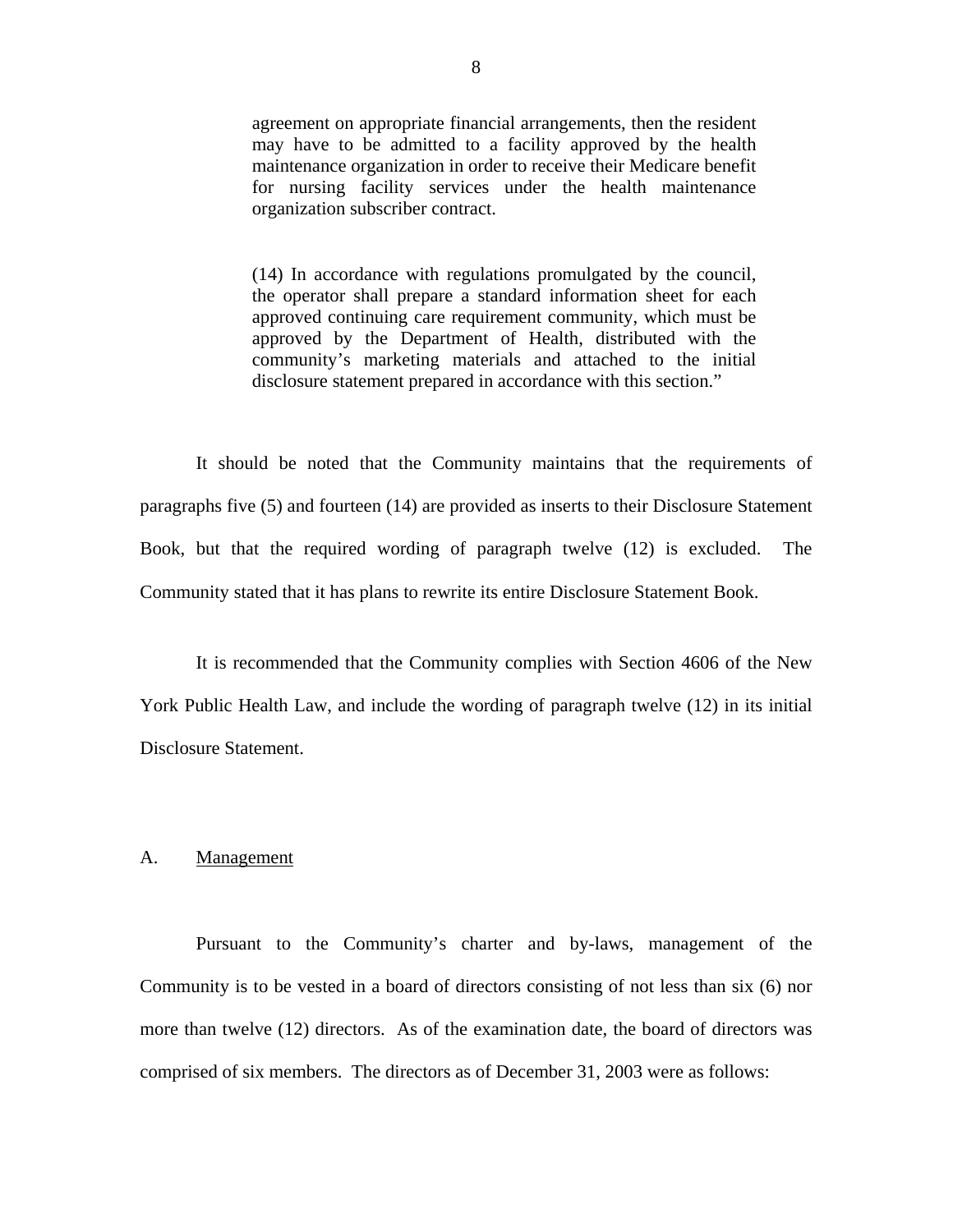George F. Rice, Esq. Chairman,

Vincent Bove Vice-Chairman,

Wayne Shattes Secretary,

Michael E. Russell Treasurer,

Americo Melo Director,

Port Jefferson Station, NY Robert Murphy Director,

Name and Residence Principal Business Affiliation

Garden City, NY Spellman, Rice, Schure, Gibbon, McDonough, & Polizzi, LLP

Belle Terre, NY John T. Mather Memorial Hospital

Port Jefferson, NY John T. Mather Memorial Hospital

Port Jefferson, NY Wachovia Securities

Miller Place, NY Melo Construction

Chief Administrative Officer Maryhaven

It should also be noted that ten sets of board minutes for the period under examination, were not signed by the Secretary. However, in response to a request made by the examiner, seven certificates signed by the Secretary signifying approval of the meetings were provided.

It is recommended that the board's Secretary sign all board minutes.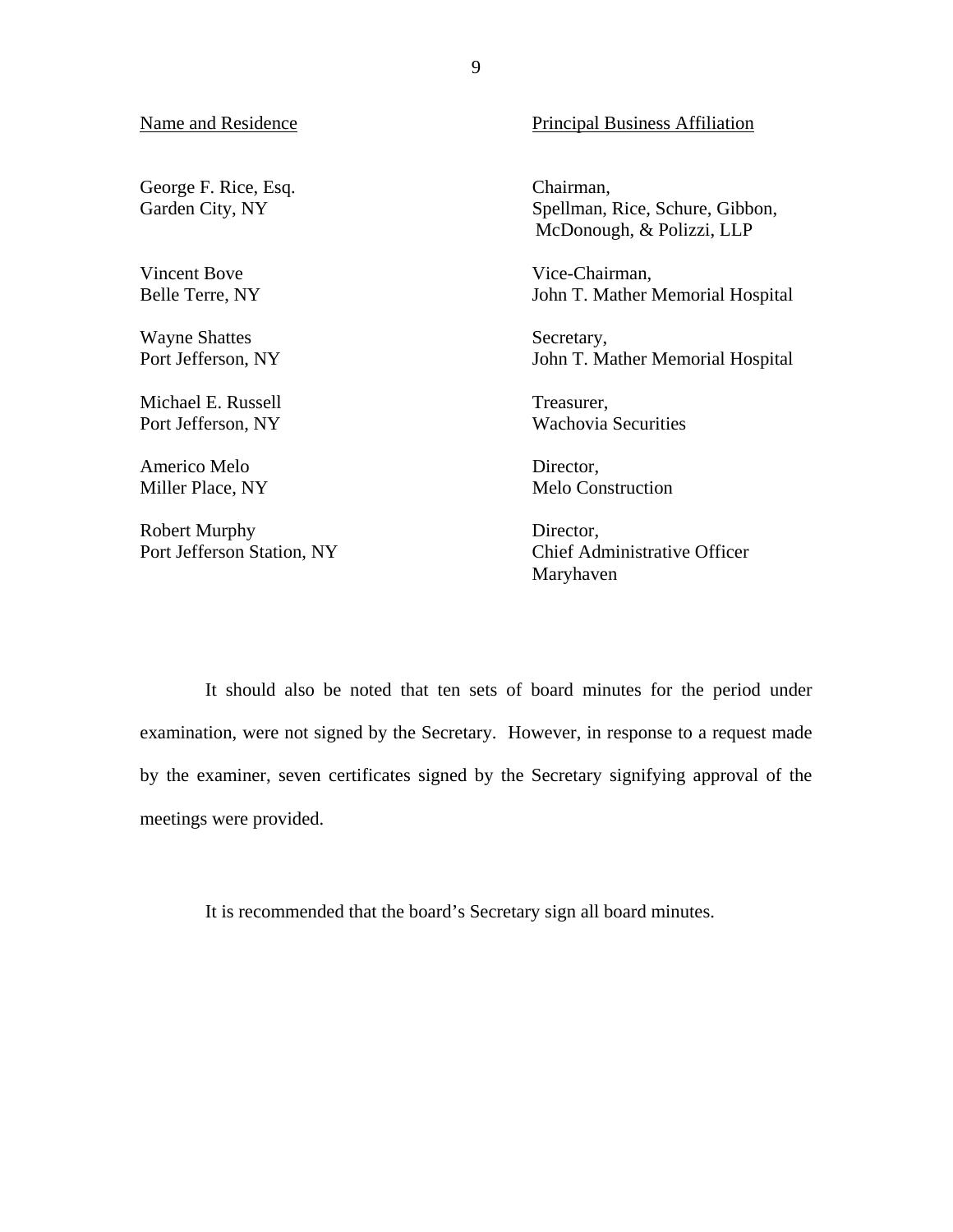Article IV, Section 3(e) of the Community's by-laws state as follows:

*"Each director shall be required to attend at least seventy-five percent (75%) of all Regular meetings of the Board in each year, unless excused by the Chair of the Board. Any director who is compelled to be absent from any Regular meeting of the Board shall promptly submit to the Chair of the Board their reason for such absence."* 

It should be noted that the examiner's review of the board minutes determined that Director Americo Melo attended less than seventy-five percent 75% of the board meetings in calendar years 2000, 2001, and 2002. Additionally, Director Robert Murphy, who resigned from the board on March 17, 2005, attended less than seventy-five percent (75%) of the board meetings in calendar years 2001, 2002 and 2003. It should be noted that there was no documentation found in the minutes, verifying that the chair excused any of the above absences. Furthermore, it should be noted that the percentage of attendance determined for the directors, did not include the minutes where member attendance could not be determined, therefore it is possible that additional members of the board failed to meet the above stated attendance quota.

The Community maintains that its policy regarding excused absences, is that all absences are considered excused unless they are documented as unexcused. This practice makes it difficult to determine whether these absences are actually excused; furthermore, any director who is compelled to be absent from any regular meeting of the board is to promptly submit to the chair of the board their reason for such absence; however because there was no notation of such submissions found in the board minutes, it could not be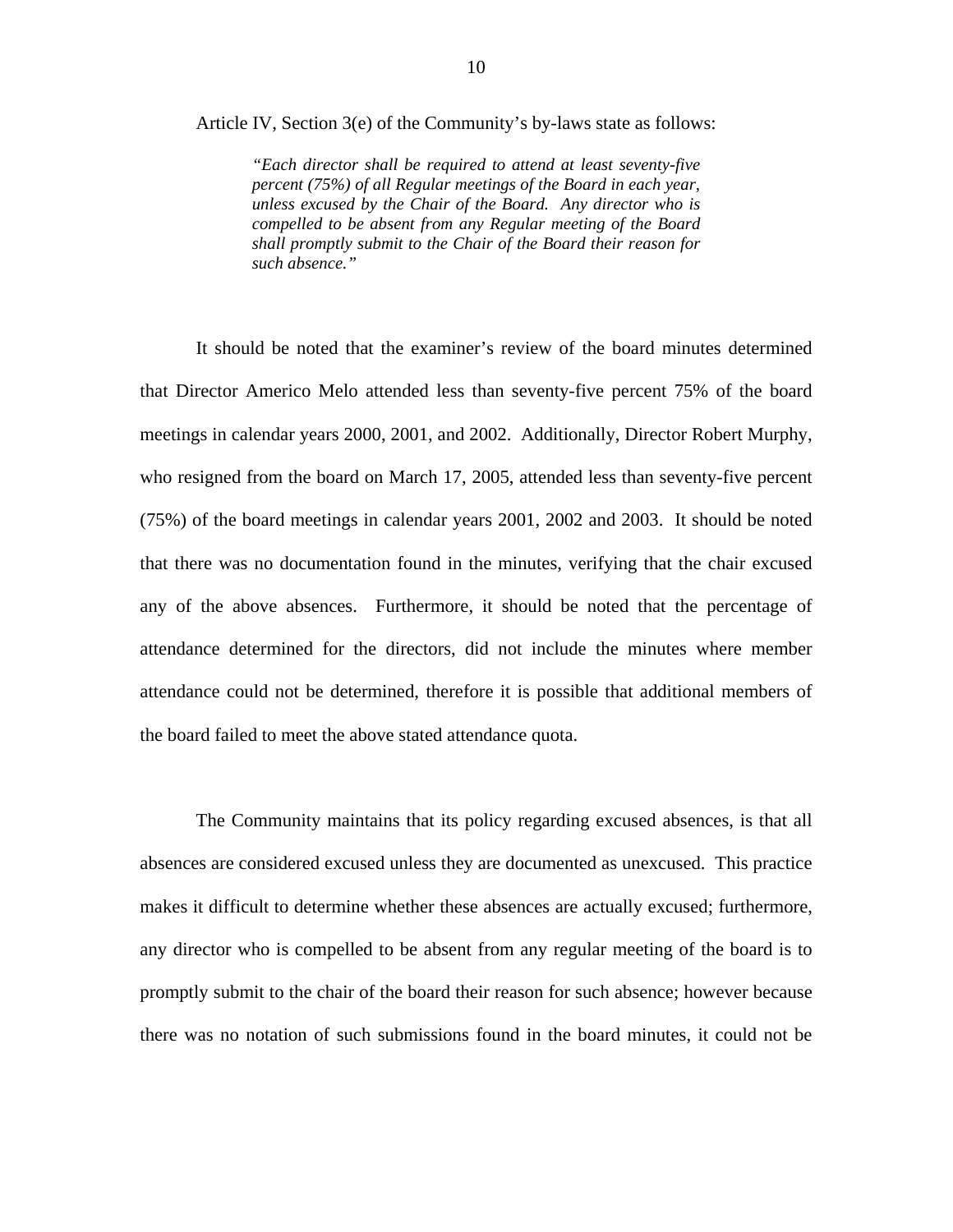determined if the board members were actually in compliance with Article IV, Section 3(e) of the Community's by-laws.

It is recommended that the attendance of all board members' excused absences be documented within the minutes of the board of directors' meetings.

Members of the board of directors have a fiduciary responsibility and must evince an ongoing interest in the affairs of the Community. It is essential that board members attend meetings consistently and set forth their views on relevant matters so that the board may reach appropriate decisions.

The principal officers of the Community as of December 31, 2003 were as follows:

#### **Officers** Title

George F. Rice, Esq. Vincent Bove Wayne Shattes Michael E. Russell

Chairman of the Board Vice-Chairman of the Board Secretary Treasurer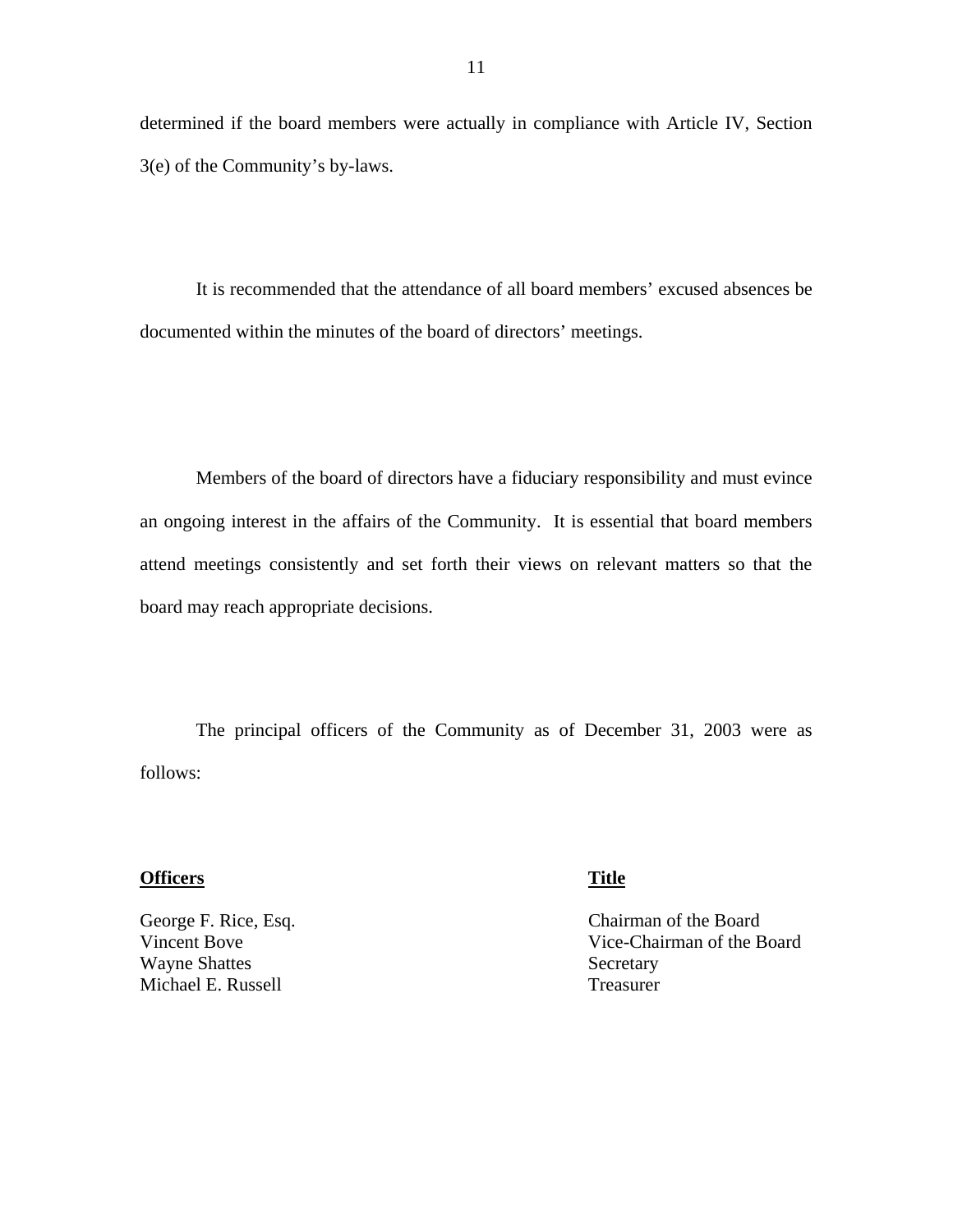#### <span id="page-13-0"></span>B. Conflict of Interest

The relationship between the Community and its directors, officers, appointees with administrative responsibilities, employees and volunteers should be one which carries with it a strict duty of loyalty and fidelity. Such persons shall exercise the utmost good faith in all transactions touching upon their duties at the Community and its property. They shall not use their positions or knowledge gained thereof so that a conflict might arise between the interest of the Community and that of the individual director, officer, appointee, employee or volunteer.

In 2001, the Community implemented a conflict of interest and annual disclosure statement policy. On an annual basis, the Community's board members and officers are required to complete questionnaires regarding conflicts of interest. These questionnaires are then reviewed, and any conflicts would be reflected in the General Interrogatories section of the Community's filed annual statement. Conflict of interest statements for the period under examination were requested. The Community could only provide annual conflict of interest/annual disclosure forms for 2002 and 2004. The 2001 conflict of interest /annual disclosure forms could not be located, and for the 2003 annual disclosure forms, the examiner was told to use the same forms that were submitted in 2002.

Finally, it was noted that only the board members and officers of the Community filed a conflict of interest form. The Community's conflict of interest policy should also be extended to its appointees with administrative responsibilities, employees, and volunteers.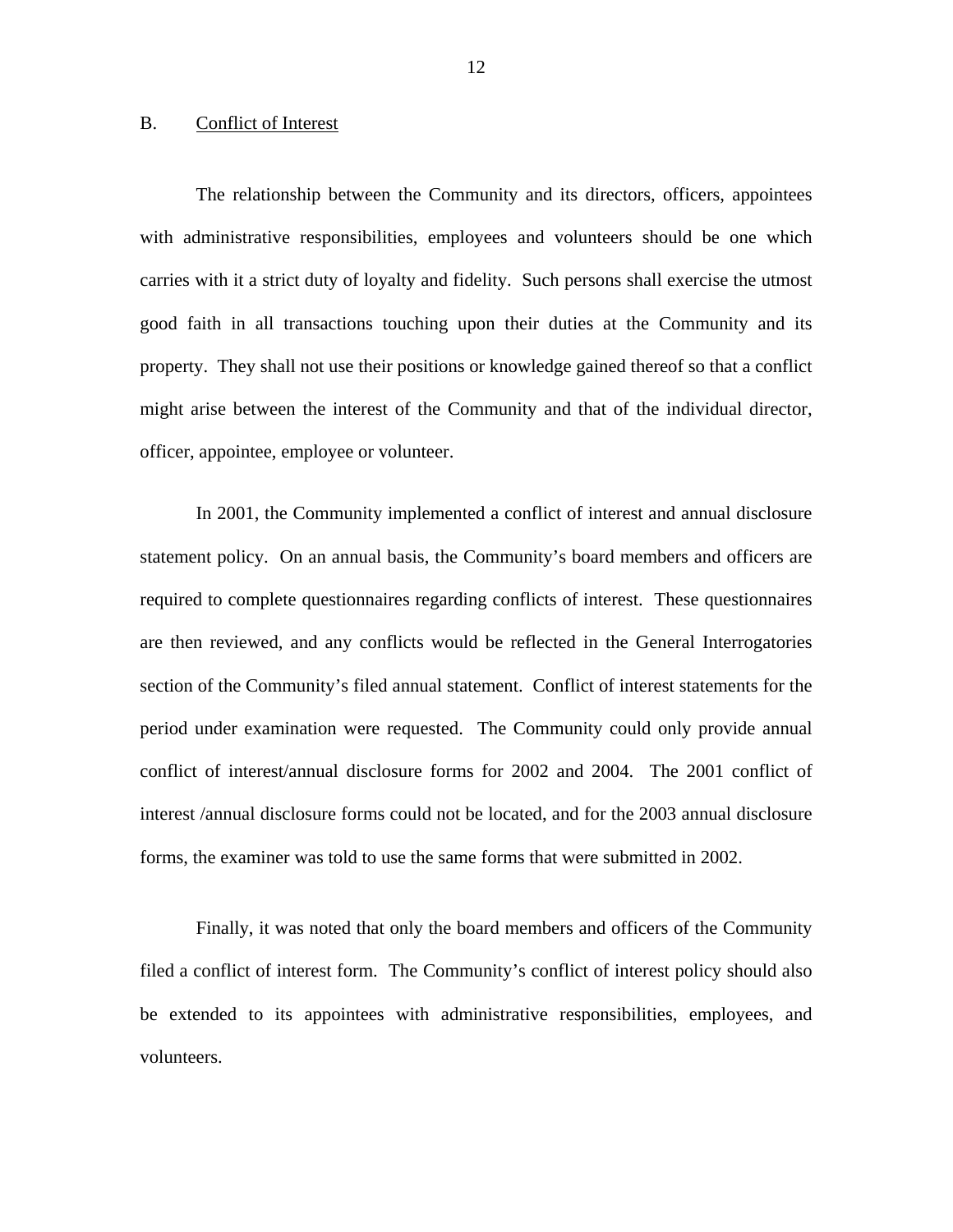<span id="page-14-0"></span>It should be further noted that for the 2004 conflict of interest forms, only four were signed and completed. The Community failed to locate and provide the conflict of interest/ annual disclosure form for its board of directors' secretary.

It is recommended that the Community have conflict of interest/annual statement disclosure forms completed on an annual basis for its directors, officers, appointees with administrative responsibilities, employees, and volunteers.

#### C. Holding Company System

The structure of the Community's Holding Company System as of the examination date is as follows:

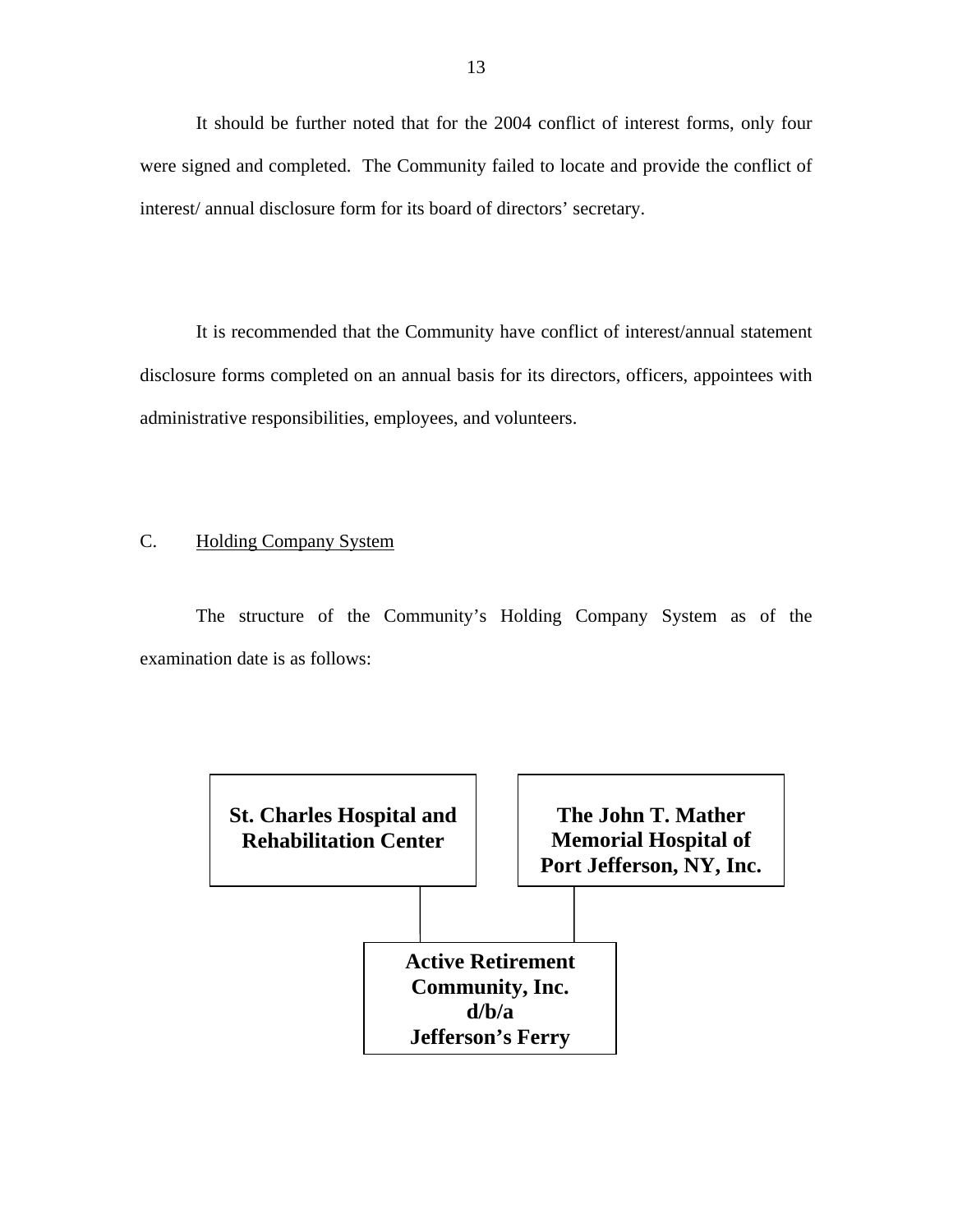The Community entered into a Management Agreement with New Life Management, Inc. in November of 1999. The term of the contract was five (5) years, commencing six months prior to the commencement date. Thereafter, the contract is on an annual basis, automatically extended by one year, unless sixty days prior to such date, the owner (the Community) determines in their discretion, that the quality of the management services provided are not consistent with the operation of the Community.

The Manager under the Agreement is to provide quality administration of the Community, to effectively and efficiently manage the day to day operations of the Community, and to provide quality services and a suitable, congenial, and attractive environment for the residents of the Community. The Manager is also responsible for providing the necessary services to supervise the Community's employees, so as to provide proper quality care and services to the residents and patients of the Community.

#### D. Occupancy Rates

The following reflects the occupancy rates at each year-end during the examination period for the Community's *Independent Living Units*:

| <b>Period</b>                  | 2001  | 2002  | <b>2003</b> |
|--------------------------------|-------|-------|-------------|
| <b><i><u>Occupancy</u></i></b> | $1\%$ | $8\%$ | 77%<br>∽    |

The following reflects the occupancy rates at each year-end during the examination period for the Community's *Assisted Living Units*: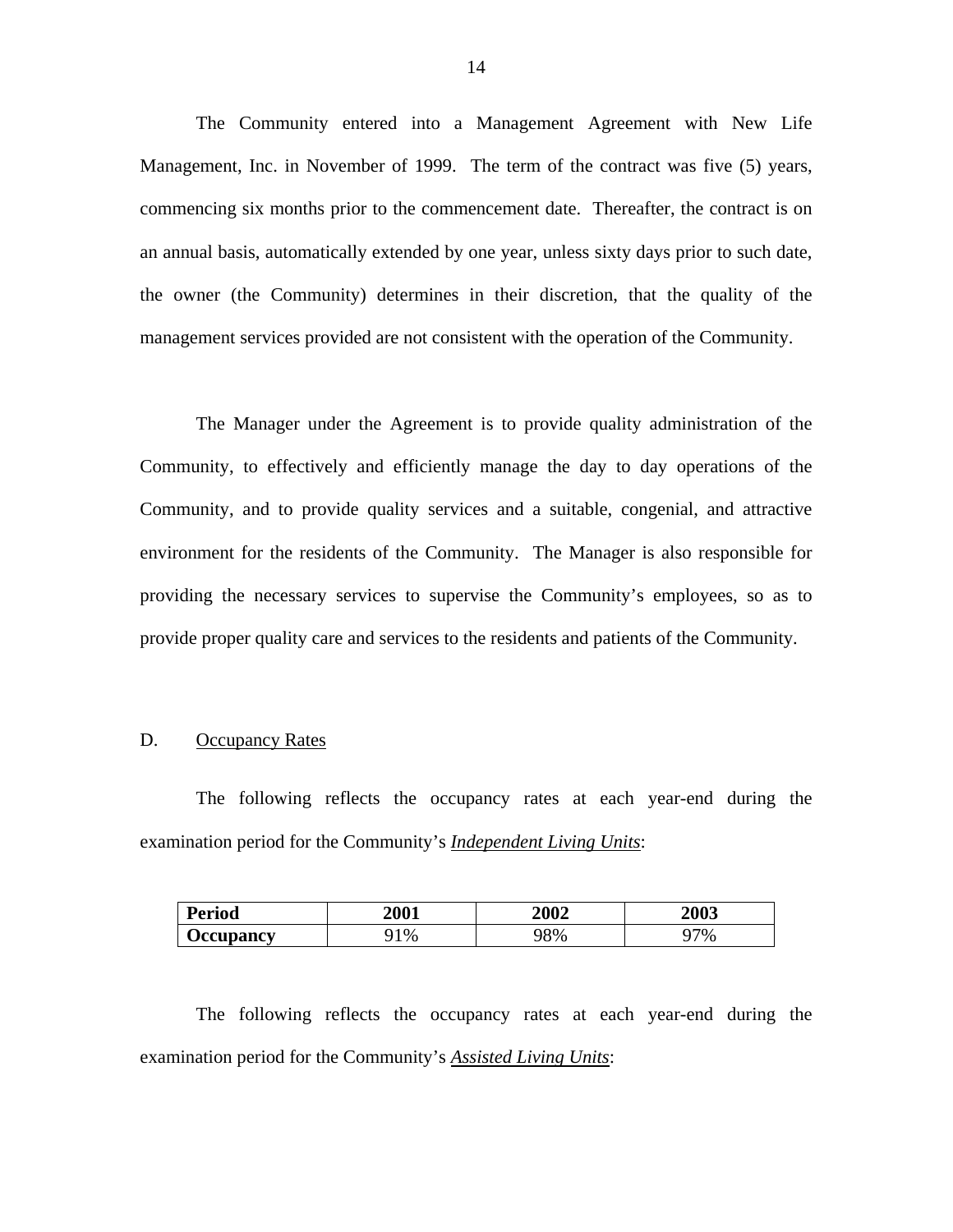| <b>Period</b>                 | <b>2001</b> | <b>2002</b> | <b>2003</b> |
|-------------------------------|-------------|-------------|-------------|
| <b><i><u>Ceupancy</u></i></b> | 44%         | 36%         | 90%         |

The following reflects the occupancy rates at each year-end during the examination period for the Community's *Skilled Nursing Facility*:

| <b>Period</b>                  | 2001     | 2002 | <b>2003</b> |
|--------------------------------|----------|------|-------------|
| <b><i><u>Decupancy</u></i></b> | 3%<br>JJ | 3%   | 93%         |

The following reflects the occupancy rates at each year-end during the examination period for the Community's *Dementia Facility*:

| <b>Period</b>    | 2001          | 2002 | <b>2003</b> |
|------------------|---------------|------|-------------|
| <b>Occupancy</b> | $\frac{1}{2}$ | 79%  | 5%          |

#### E. Record Retention

Department Regulation 152 {11 NYCRR 243} states in part:

*"(b) Except as otherwise required by law or regulation, an insurer shall maintain…* 

*(8) any other record for six calendar years from its creation or until after the filing of a report on examination or the conclusion of an investigation in which the record was subject to review."* 

The Community's record retention policy states in part:

"*Records will be filed and maintained so that Jefferson's Ferry's compliance with relevant laws is fully documented. This policy may require that certain records be retained for a time period in excess of legal and/or regulatory requirements. Such longer time period as specified in this policy must be followed…*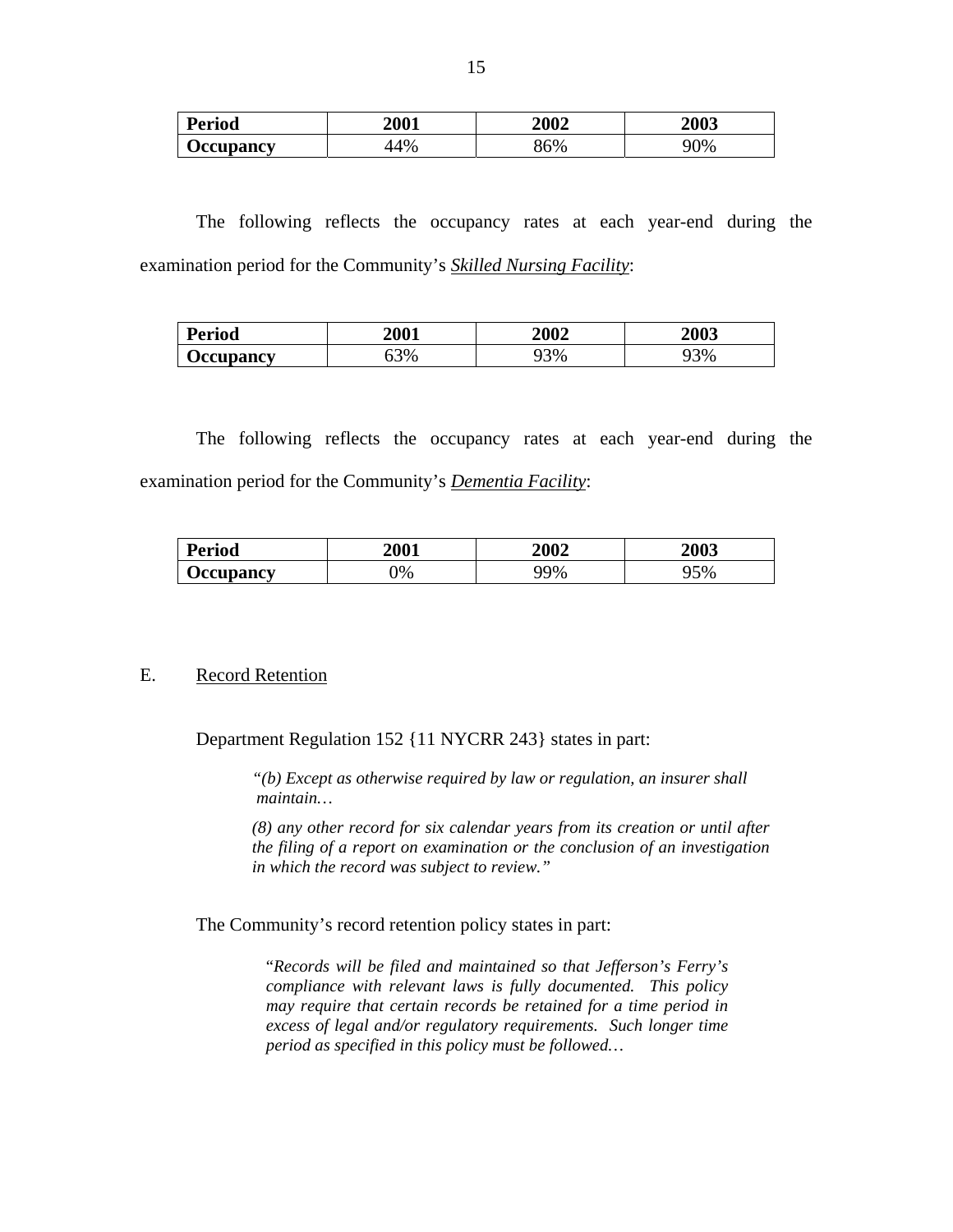<span id="page-17-0"></span>*Board of directors, by-laws, and committee meeting minutes including: board committee minutes and a list of all members of the board of directors, on a permanent basis."* 

- The examiner requested the minutes of the board of directors meetings from 1997 through 2004. It was noted that the minutes from the April 2001 meeting were missing. When the examiner requested the additional minutes, the Community was unable to provide them.
- The examiner requested conflict of interest forms for the period under examination. The Community failed to provide the 2001 conflict of interest/ annual disclosure forms stating that they simply could not be located by the Community.

It is recommended that the Community complies with Department Regulation 152 {11 NYCRR 243}, as well as its own record retention policy in regard to maintaining pertinent information, such as board of director minutes and conflict of interest/annual disclosure forms.

#### F. Accounts and Records

During the course of the examination, it was noted that the Plan's treatment of certain items was not in accordance with Statutory Accounting Principles, Annual Statement Instructions, or did not reflect a good business practice. A description of such items is as follows: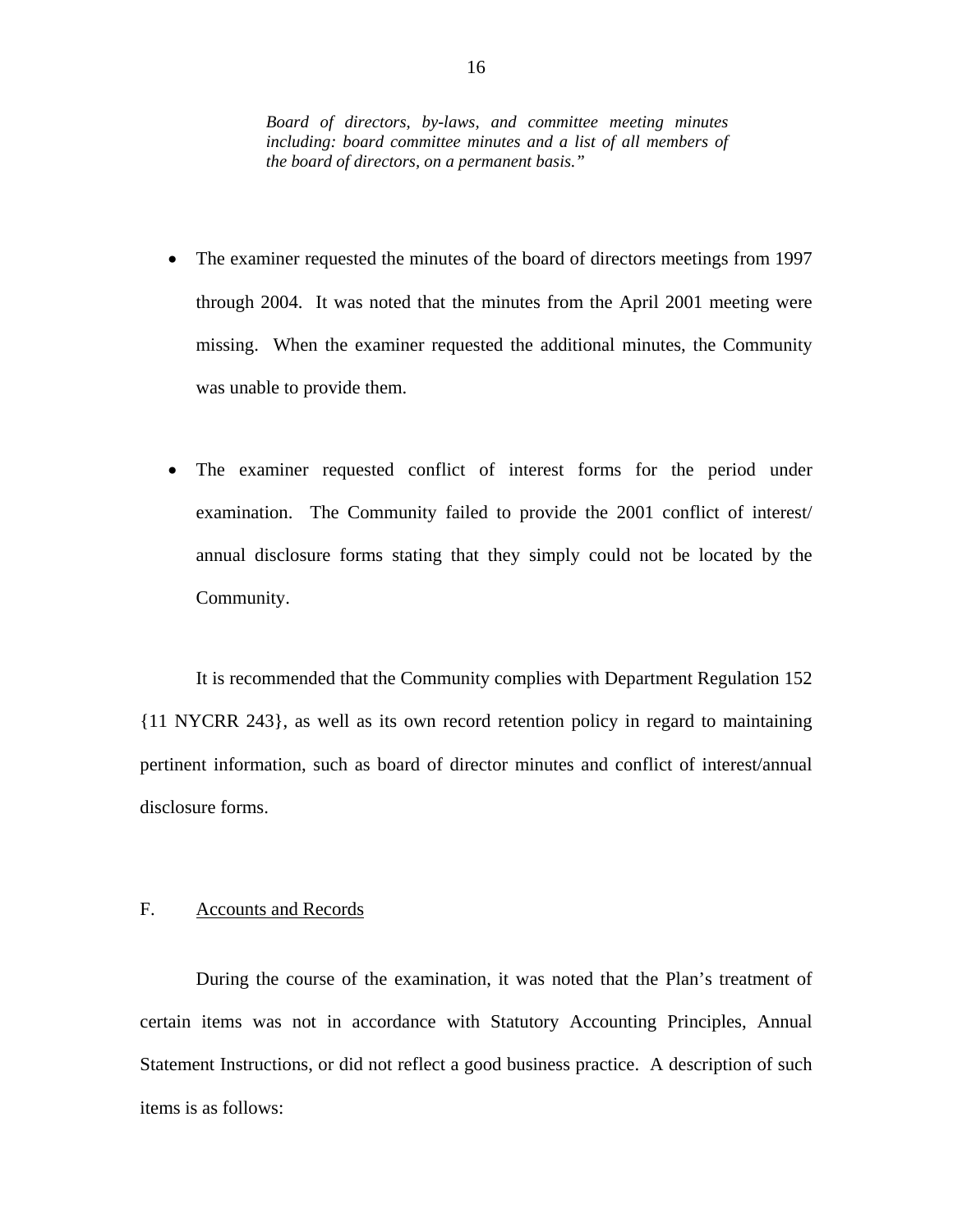1. The Community incorrectly reported investments, with maturity dates greater than one year, in its Bank of New York Operating Account, as being short-term investments.

It is recommended that the Community adheres to the definition of a short-term investment, and classify securities with maturity dates greater than one year as long-term investments in its filed financial statements.

2. The Community follows Suffolk County Industrial Development Agency (SCIDA) guidelines for their investments. Section  $5.10(a)$  – Investment of Funds and Accounts - of SCIDA's guidelines for bonds, states in part:

> *"…that the amount on deposit in the Debt Service Reserve Fund shall be invested in Government Obligations, Agency Obligations or Investment Agreements, which (i) at least 30% of the amount invested shall mature or be redeemable at the option of the Holder not later than three years from the date of purchase; (ii) no investment shall mature or be subject to redemption at the option of the Holder later than five years from the date of purchase; and provided further that all moneys in the Operating Reserve Fund shall be invested in Investment Securities maturing or redeemable at the option of the Holder not later than twelve (12) months from the date of purchase."*

The Community was in violation of Section  $5.10(a)(ii)$  of the Suffolk County Industrial Development Agency guidelines for their investments in that the investments in the Operating Reserve Fund had maturity dates which were greater than twelve months.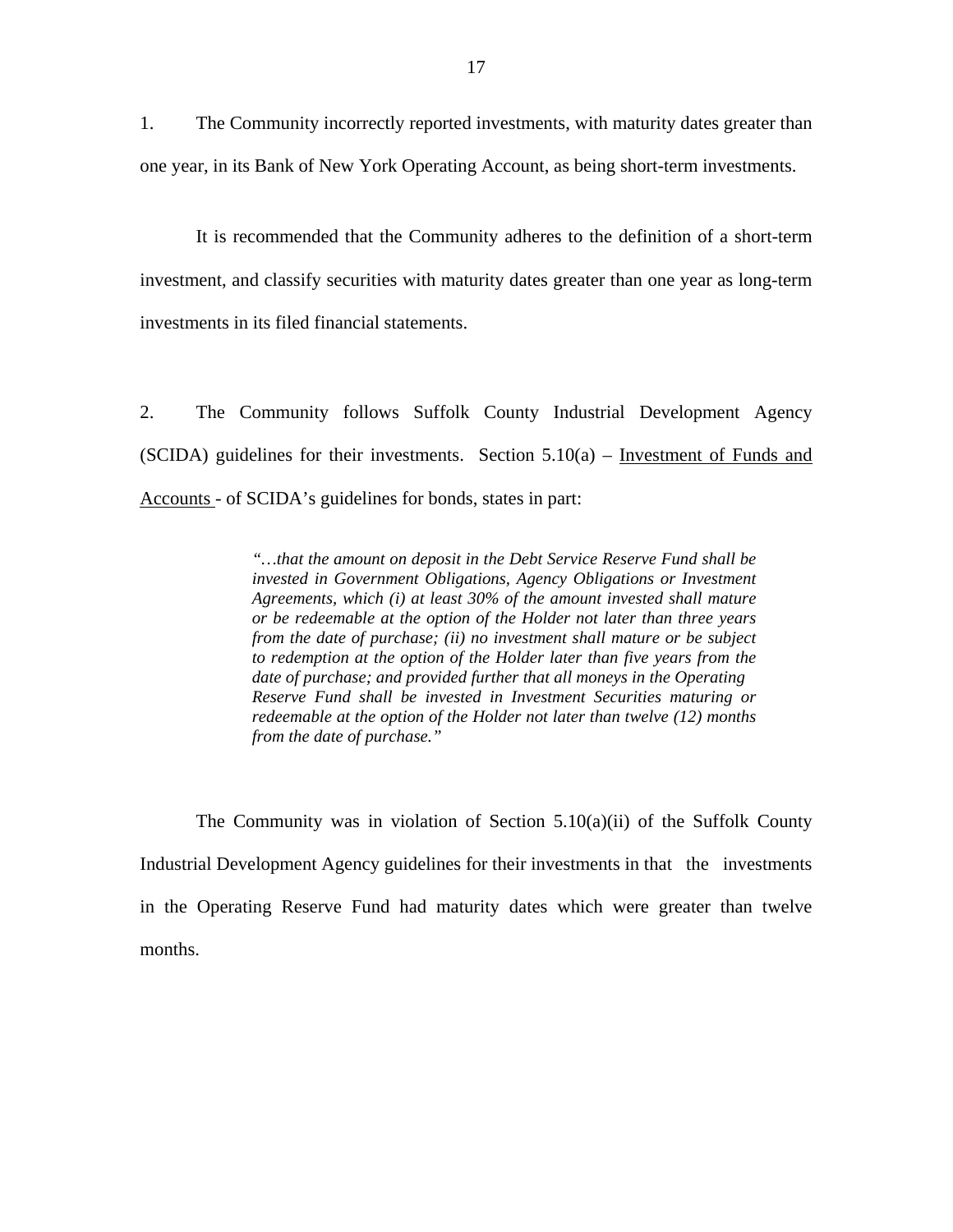It is recommended that the Community complies with Section  $5.10(a)(ii)$  of the SCIDA's guidelines and not have investments with maturity or redemption dates greater than twelve months from the date of purchase.

3. The Community has an investment policy with the Suffolk County Industrial Development Agency. Under the heading "Review of Investment Managers", it states:

> *"At least annually, there shall be a review of each Investment Manager in order to ascertain the quality of service received, investment performance, communication with the Board and other important factors.*

> *The Chairman of the Investment Committee shall direct certain members of the Committee and management to perform such a review."*

The Community maintains that New Life Management Company's CFO reviews the investment manager's performance each month. In addition, the board reviews the performance of all investments and the investment managers monthly. The Community states that financial statements, including any analysis of investments, are provided to the board each month and concerns are discussed during the board meetings. Furthermore, as per the Community, the Treasurer of the board reviews the performance of the investment managers and discusses their performance on a regular basis with the CFO.

Although the Community appears to be reviewing the performance of the investments, they fail to document the review of the investment manager's quality of service, communication with the board, and other important factors. It should also be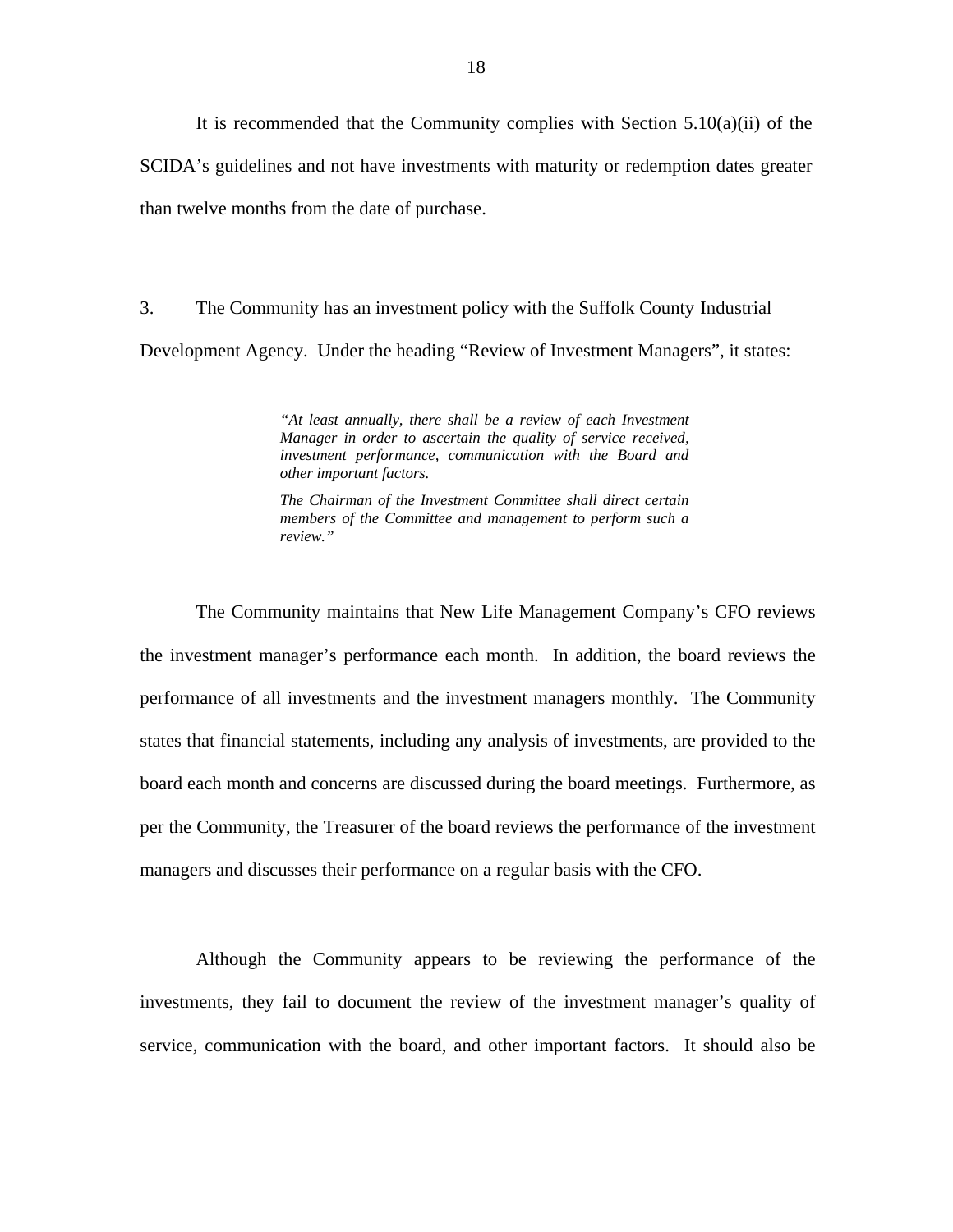noted that the board minutes did not reflect who has the responsibility of reviewing the investment manager's performance.

It is recommended that the review of the investment managers be formally documented so that all members of the board are kept abreast of the investment manager's investment performance and the investment manager's quality of service, communication with the board and other important factors. Additionally, it is recommended that the board minutes reflect who has the responsibility of reviewing the investment managers annually.

4. The Community entered into a service contract with Global Computer Systems in 2001. As part of the service contract, Global Computer Systems ("Global") provided the Community with a disaster recovery plan ("DRP"). Although it appeared that the Global DRP was not documented in a comprehensive manner, there was no evidence that the DRP was not functioning as intended. In fact, the Community noted that it enacted certain features of the DRP in the past. However, the Community did not keep a record of its use of the Global DRP and how the DRP functioned under the various situations it encountered.

It is recommended that the Community documents any enactment or testing of the Global Computer Systems disaster recovery plan to determine that it is working effectively.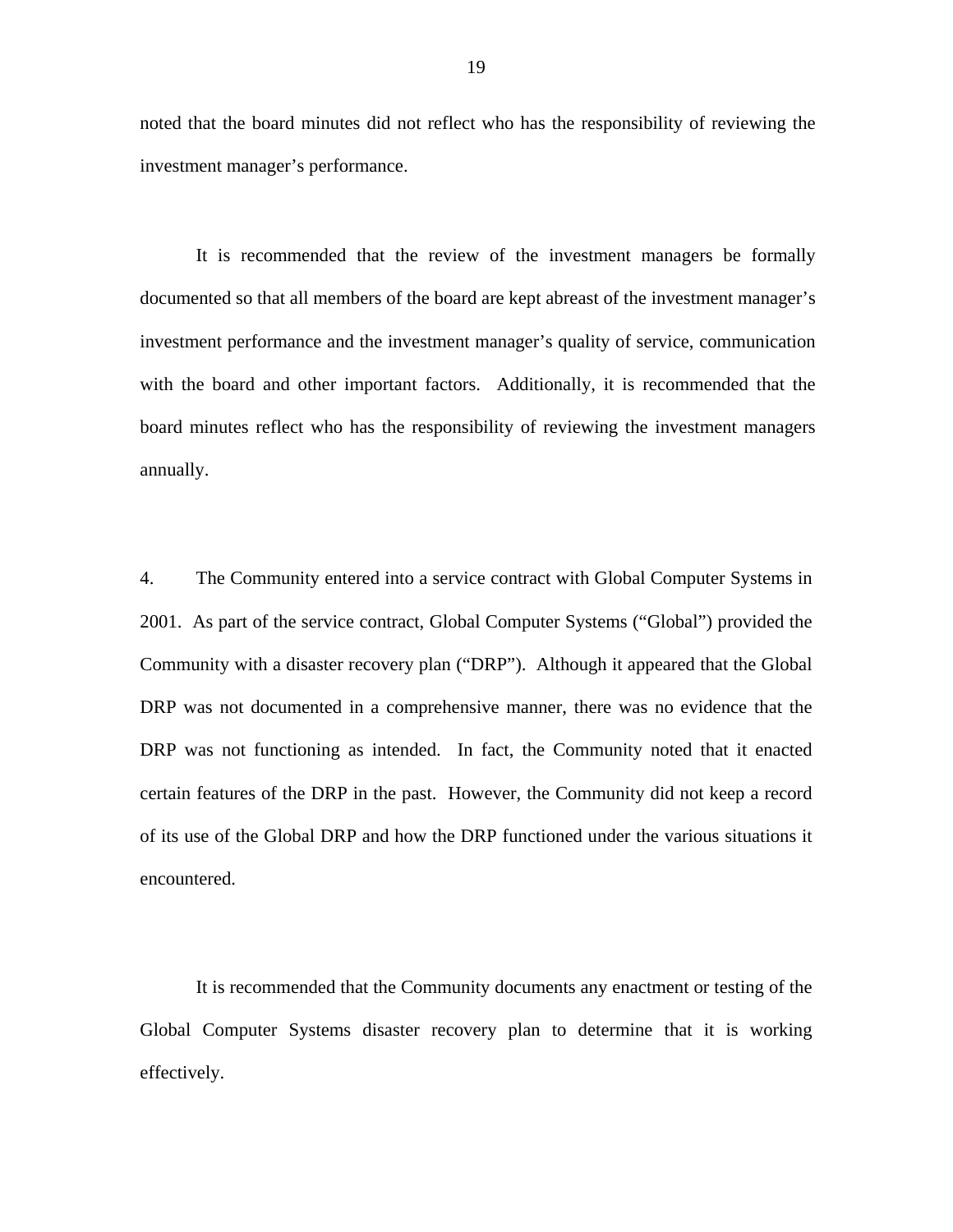#### **3. FINANCIAL STATEMENTS**

#### A. Balance Sheet

The following shows the assets, liabilities and surplus as determined by this examination. The balance sheet below has been revised to reflect the Community's May 2004 restoration plan.

#### **Assets**

| Cash and investable assets                | \$<br>22,285,000      |
|-------------------------------------------|-----------------------|
| Accounts receivable and prepaid expenses  | 1,650,000             |
| Property, plant and equipment             | 82,686,000            |
| Deferred financing costs                  | 1,385,000             |
| Deferred marketing costs                  | 1,109,000             |
| Total assets                              | \$109.115.000         |
| <b>Liabilities</b>                        |                       |
| Loans payable                             |                       |
| <b>IDA</b> bonds                          | \$<br>53,435,000      |
| Actuarial reserve                         | 75,910,000            |
| <b>Total liabilities</b>                  | \$129,345,000         |
| Net surplus                               | (20, 230, 000)        |
| Total liabilities and surplus             | \$ <u>109,115,000</u> |
| Ratio of net surplus to total liabilities | $(15.6\%)$            |

 Note 1: It should be noted that the asset values herein are reported on a statutory/actuarial basis. As such, the values differ from the certified financial statements prepared by the Community's Certified Public Accountants using Generally Accepted Accounting Principles (GAAP basis).

 ("Plan") that was accepted by the New York Insurance Department on May 19, 2004. The Plan of Restoration relies on increasing the entrance and monthly fees over a period of time and Note 2: As of December 31, 2003, the Community's required actuarial surplus, as determined using generally accepted actuarial standards and applying statutory requirements, was impaired in the amount of \$20,230,000. The Community is currently operating under a Plan of Restoration controlling the annual increase in operating expenses. The projected date for the removal of the impairment under the Plan is calendar year 2011.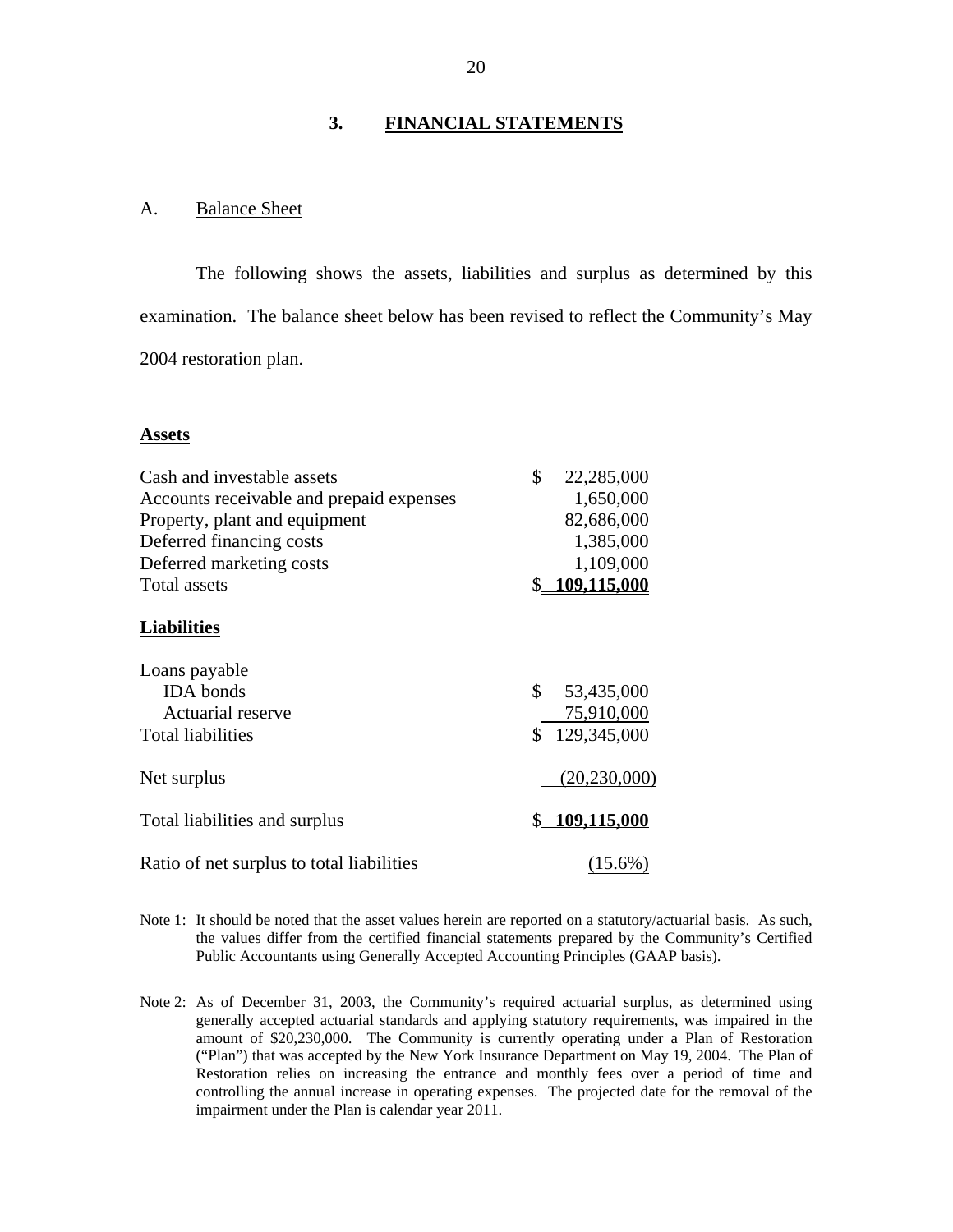## <span id="page-22-0"></span>B. Statement of Revenue, Expenses and Net Worth

The statement of revenue and expenses is presented on a GAAP basis for the period of January 1, 2001 through December 31, 2003.

#### **Revenue**

| \$18,008,229 |
|--------------|
| 13,171,013   |
| 3,050,231    |
| 2,520,954    |
| 68,749       |
| \$36,819,176 |
|              |

#### **Expenses**

| Operating expenses            |                |
|-------------------------------|----------------|
| Interest expense              | 11,076,204     |
| Residence expenses            |                |
| Facility expenses             | 6,831,063      |
| Dining                        | 6,713,498      |
| Health expense                | 10,012,454     |
| Administration expenses       | 6,997,701      |
| Depreciation and amortization | 7,507,588      |
| Real estate taxes             | 614,561        |
| Total expenses                | \$49,753,069   |
| Net loss                      | (12, 933, 893) |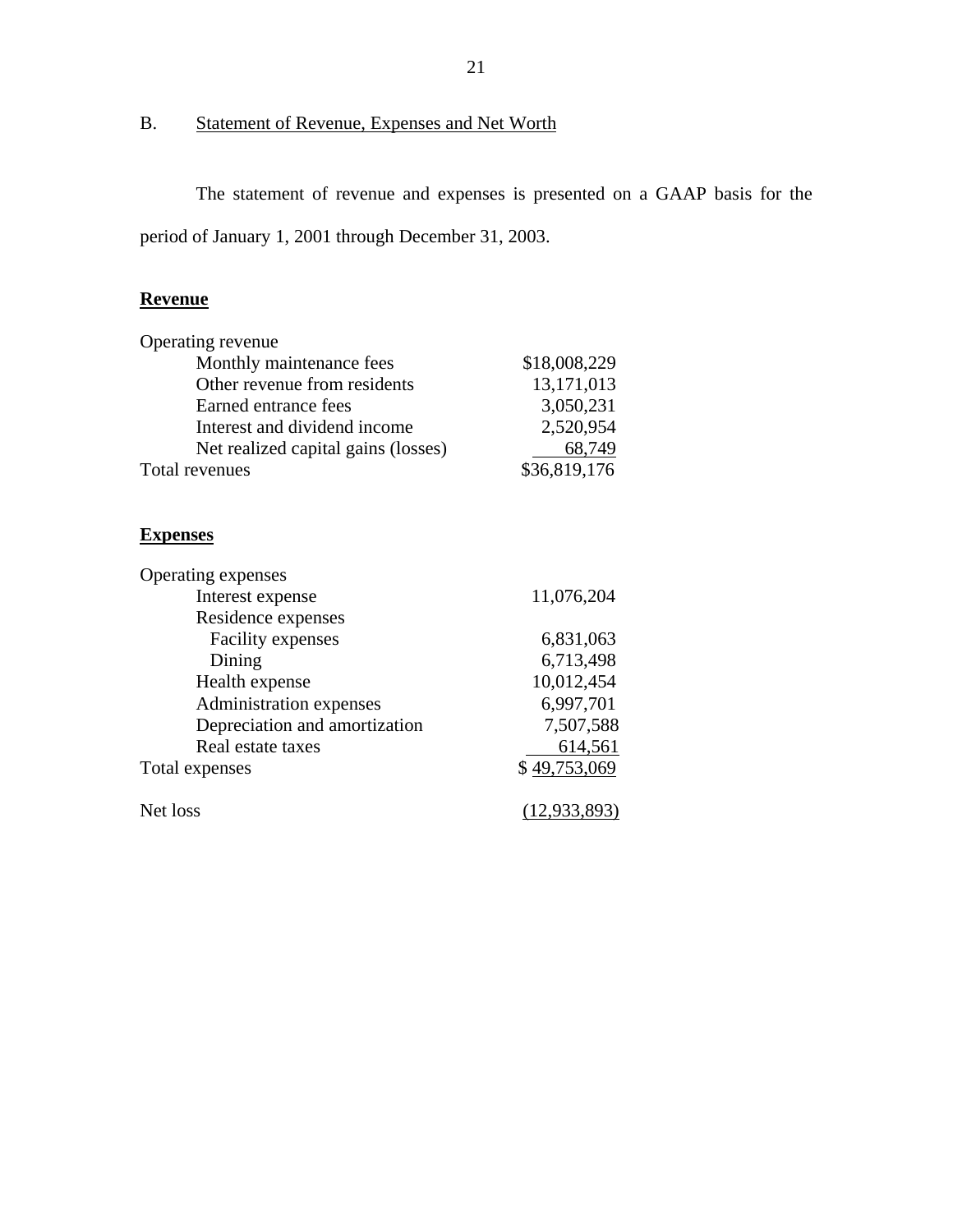#### **4. CONCLUSION**

<span id="page-23-0"></span>As of December 31, 2003, the Community's required actuarial surplus, as determined using generally accepted actuarial standards and applying statutory requirements, was impaired in the amount of \$20,230,000.

The Community is currently operating under a Plan of Restoration ("Plan") that was accepted by the New York Insurance Department on May 19, 2004. The Plan of Restoration relies on increasing the entrance and monthly fees over a period of time and controlling the annual increase in operating expenses. The projected date for the removal of the impairment under the Plan is calendar year 2011.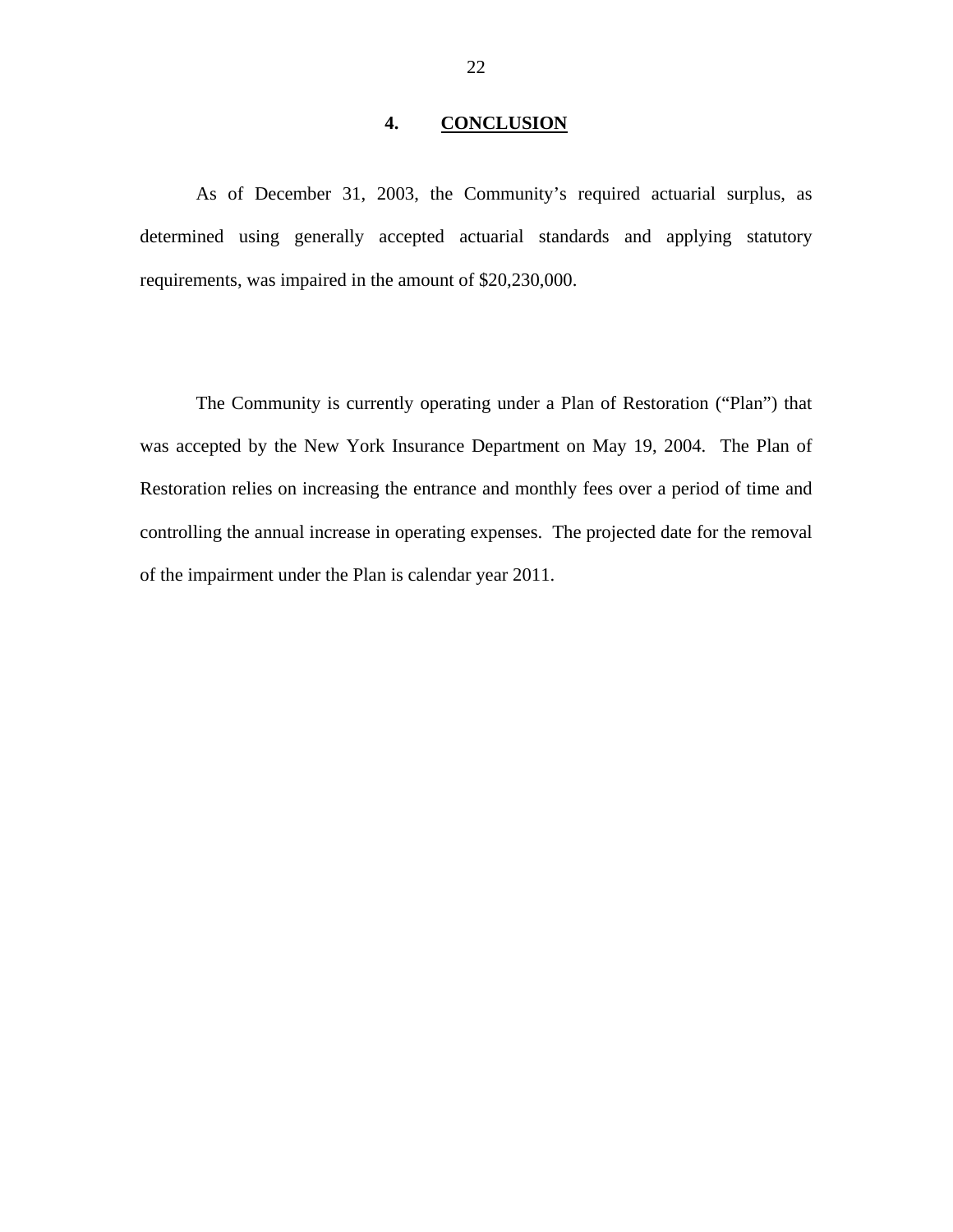#### **5. SUMMARY OF COMMENTS AND RECOMMENDATIONS**

#### **ITEM NO.**

#### **PAGE NO.**

- **Description of Community** 1.
	- i. It is recommended that the Community revises its Contracts to comply with the requirements of paragraph fifteen (15) of Section 4608 of the New York Public Health Law. 7
	- ii. It is recommended that the Community complies with Section 4606 of the New York Public Health Law, and include the wording of paragraph twelve (12) in its initial Disclosure Statement. 8

#### Management 2.

- i. It is recommended that the board's Secretary sign all board minutes. 9
- ii. It is recommended that the attendance of all board members' excused absences be documented within the minutes of the board of directors' meetings. 11

#### **Conflict of Interest** 3.

It is recommended that the Community have conflict of interest/annual statement disclosure forms completed on an annual basis for its directors, officers, appointees with administrative responsibilities, employees, and volunteers. 13

#### **Record Retention** 4.

It is recommended that the Community complies with Department Regulation 152 {11 NYCRR 243}, as well as its own record retention policy in regard to maintaining pertinent information such as board of director minutes and conflict of interest/annual disclosure forms. 16

23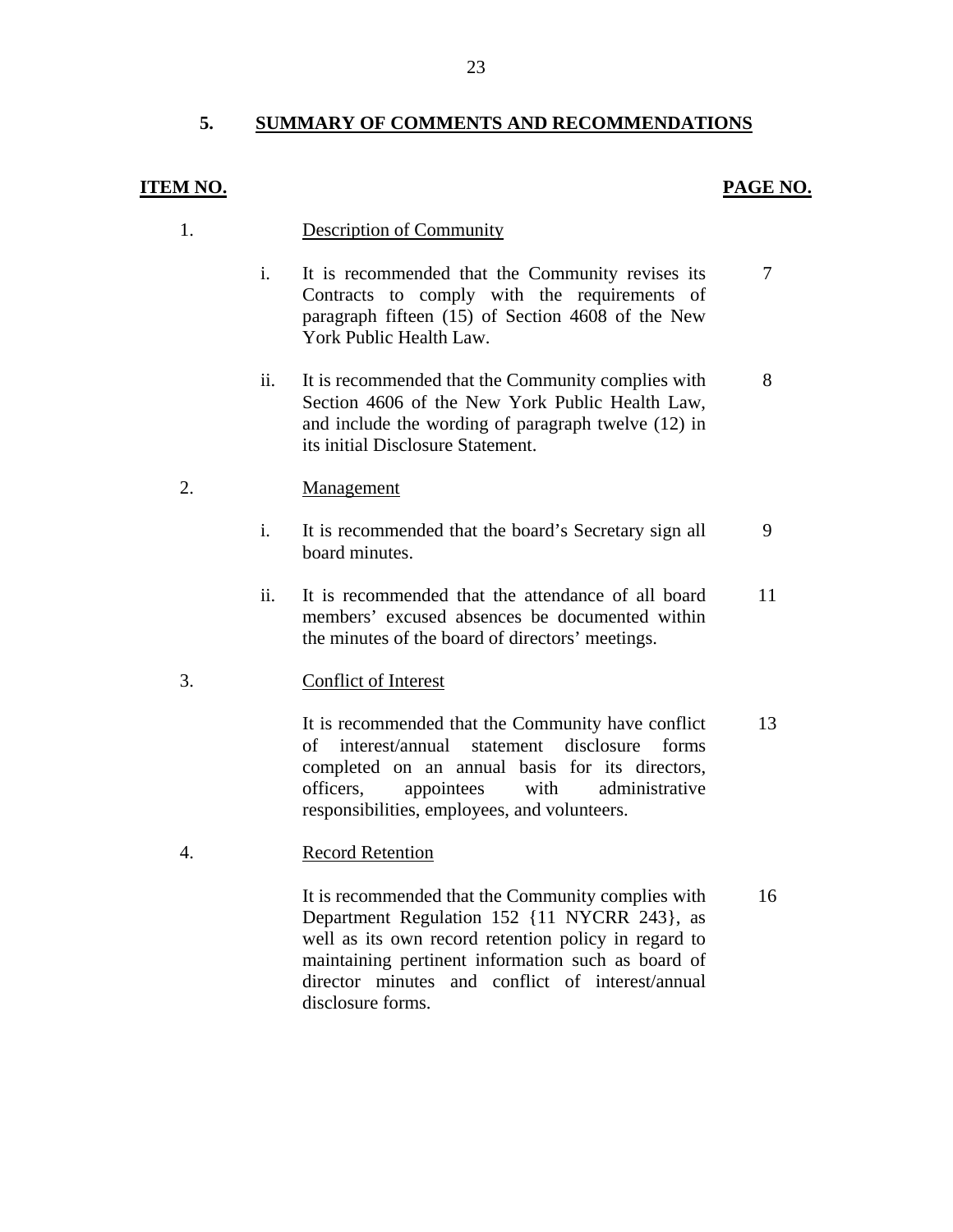- 5. Accounts and Records
	- i. It is recommended that the Community adheres to the definition of a short-term investment, and classify securities with maturity dates greater than one year as long-term investments in its filed financial statements. 17
	- ii. It is recommended that the Community complies with Section 5.10(a)(ii) of the SCIDA's guidelines and not have investments with maturity or redemption dates greater than twelve months from the date of purchase. 18
	- iii. It is recommended that the review of the investment managers be formally documented so that all members of the board are kept abreast of the investment manger's investment performance and the investment manager's quality of service, communication with the board and other important factors. Additionally, it is recommended that the board minutes reflect who has the responsibility of reviewing the investment managers annually. 19
	- iv. It is recommended that the Community documents any enactment or testing of the Global Computer Systems disaster recovery plan to determine that it is working effectively. 19

24